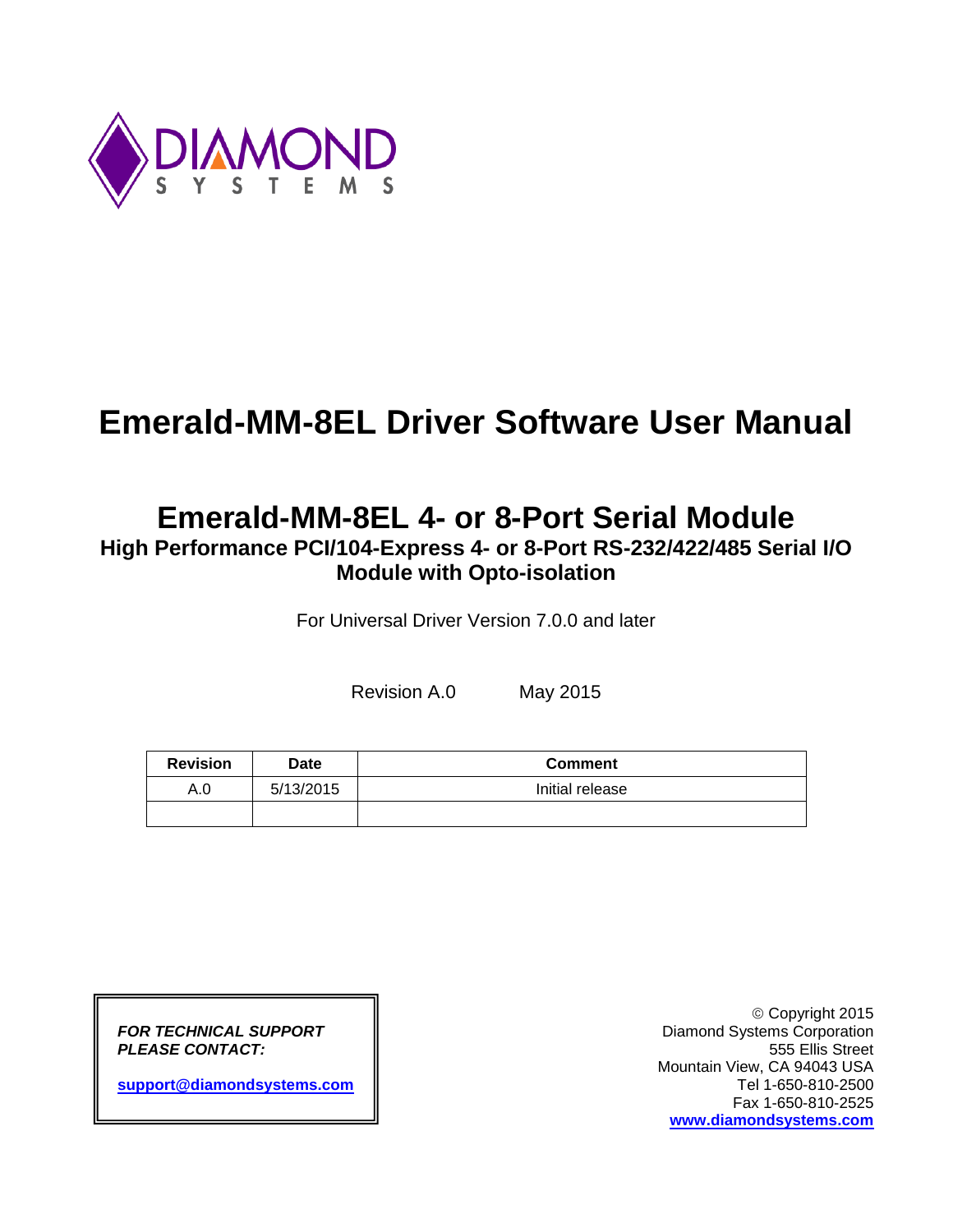

# **CONTENTS**

| 1.  |      |  |  |
|-----|------|--|--|
| 2.  |      |  |  |
|     | 2.1  |  |  |
|     | 2.2  |  |  |
| 3.  |      |  |  |
|     | 3.1  |  |  |
|     | 3.2  |  |  |
|     |      |  |  |
|     | 4.1  |  |  |
|     | 4.2  |  |  |
|     | 4.3  |  |  |
|     | 4.4  |  |  |
|     | 4.5  |  |  |
|     | 4.6  |  |  |
|     | 4.7  |  |  |
|     | 4.8  |  |  |
|     | 4.9  |  |  |
|     | 4.10 |  |  |
|     | 4.11 |  |  |
|     | 4.12 |  |  |
|     | 4.13 |  |  |
|     | 4.14 |  |  |
|     | 4.15 |  |  |
|     | 4.16 |  |  |
|     | 4.17 |  |  |
|     | 4.18 |  |  |
|     |      |  |  |
|     | 5.1  |  |  |
| 6.  |      |  |  |
|     | 6.1  |  |  |
| 7.  |      |  |  |
| 7.1 |      |  |  |
|     | 7.2  |  |  |
|     | 7.3  |  |  |
|     | 7.4  |  |  |
|     |      |  |  |
| 8.1 |      |  |  |
|     | 8.2  |  |  |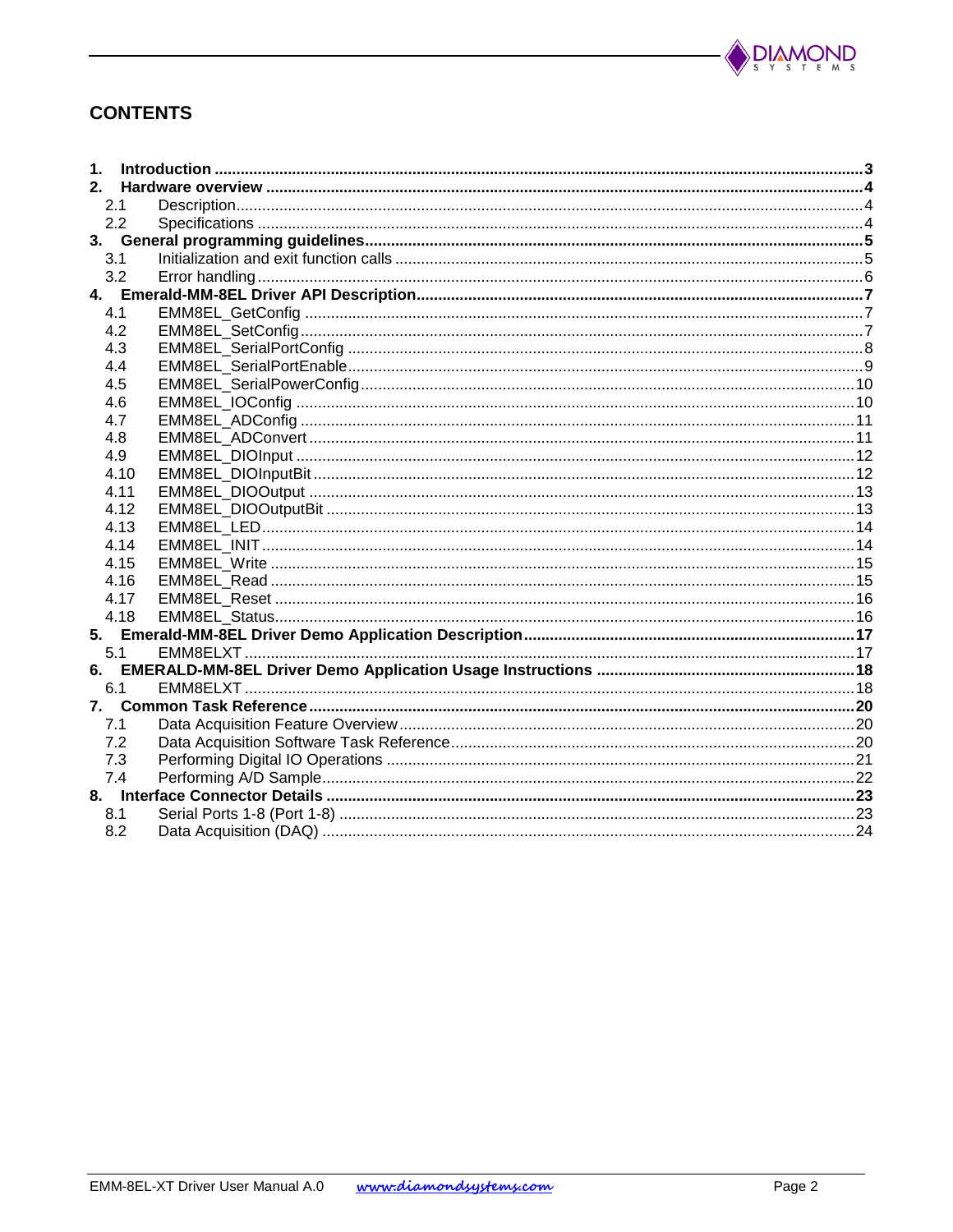

## <span id="page-2-0"></span>**1. INTRODUCTION**

This user manual contains all essential information about the Emerald-MM-8EL Demo applications, programming guidelines and usage instructions. This manual also includes the Emerald-MM-8EL driver API descriptions with usage examples.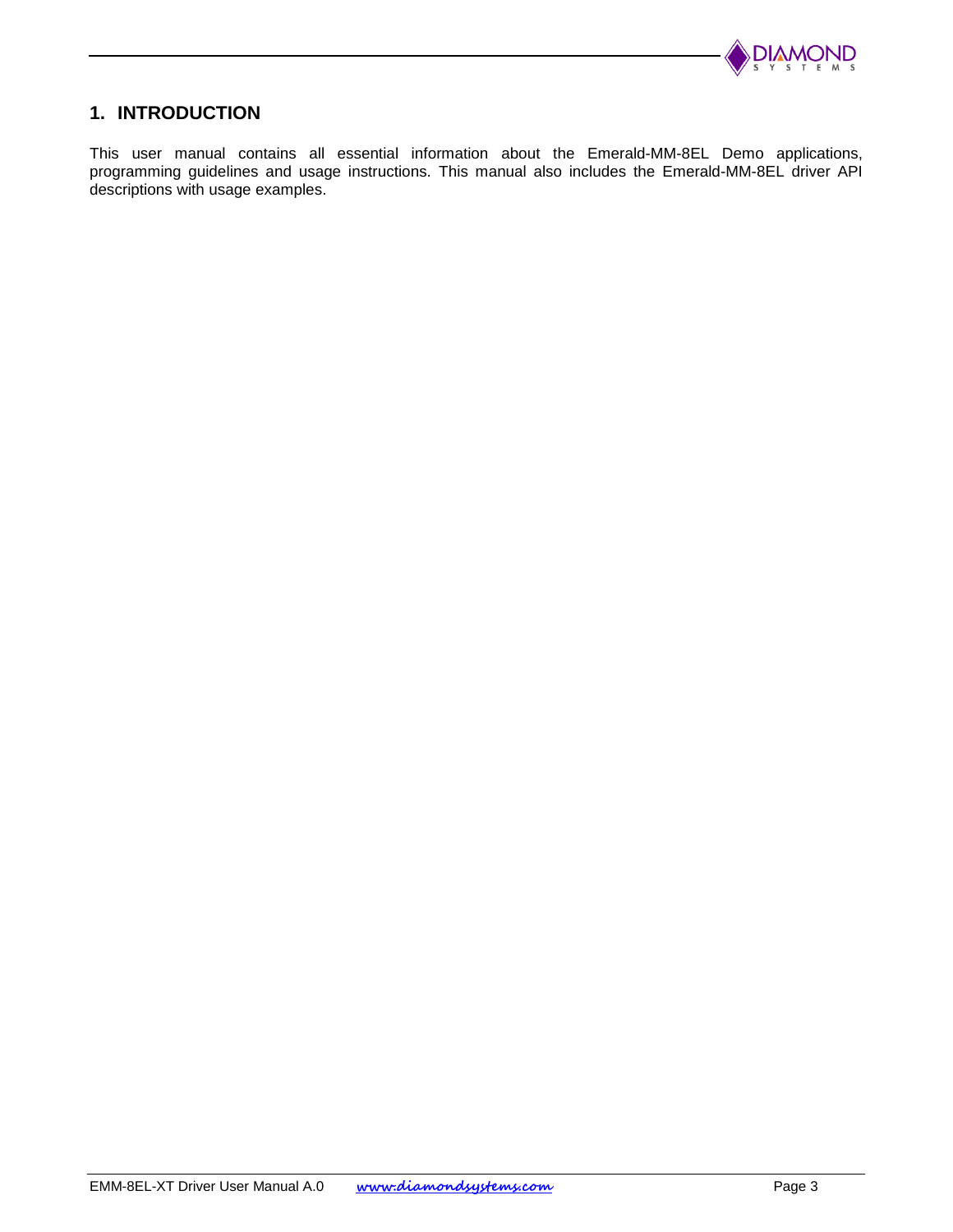

# <span id="page-3-0"></span>**2. HARDWARE OVERVIEW**

## <span id="page-3-1"></span>**2.1 Description**

The Emerald-MM-8EL-XT is a family of high performance PCIe/104 "OneBank" serial I/O modules offering 4 or 8 multiprotocol serial ports with software-controlled configuration and optional opto-isolation.

The serial ports are based on a high speed PCIe octal UART with 256-byte TX/RX FIFOs and auto RS-485 transmit control. Each serial port can be independently configured for RS-232, RS-422, or RS-485 protocols, along with programmable 120-ohm line termination. Each port is independently isolated with an isolated power + signal chip, plus additional isolators for control signals. The board features intelligent power management that limits inrush current on power-up and also enables power-down of unused serial ports for power savings.

Opto-isolated models feature independent 2500VRMS isolation circuits for enhanced reliability in vehicle or long cable applications. All ports also feature +/-15KV ESD protection. Each serial port is available on an independent latching connector for increased isolation and ruggedness. With its wide operating temperature range and high resistance to shock and vibration, the EMM-8EL-XT fits a wide variety of rugged and on-vehicle embedded serial I/O application needs.

EMM-8EL-XT also offers 8 digital/analog I/O lines which are programmable from the on-board microcontroller. Each I/O line can be configured for digital input or output. Seven of the I/O lines can be configured for 12-bit A/D input with selectable 0-2.048V or 0-3.3V input ranges.

EMM-8EL-XT contains no configuration jumpers; all configuration and control is done with an onboard microcontroller. All configuration settings are stored in the microcontroller's flash memory and are automatically loaded on power-up.

## <span id="page-3-2"></span>**2.2 Specifications**

- 8 or 4 RS-232/422/485 Serial ports with programmable protocol
- Data rates: RS-232 mode up to 1Mbps
	- RS-422/485 modes up to 10Mbps
- XR17V358/XR17V354 PCIe interface UART with 256-byte FIFOs.
- Models available with or without opto-isolation.
- SP336 multi-protocol transceivers with high speed, ESD, and open-circuit protection.
- RS-422/485 termination programmable.
- +/-15KV ESD protection on all serial ports.
- Independent 2500VRMS isolation port by port with individual I/O connectors for each port.
- Staggered turn-on of isolated power devices for reduced power-on inrush current.
- 8 digital I/O or analog input lines.
- PCIex1 host interface using PCIe/104 "OneBank™" connector.
- Onboard microcontroller to manage all configuration options with flash memory for configuration storage and automatic recall.
- Latching connectors for increase ruggedness.
- Comprehensive software suite enables easy configuration and control.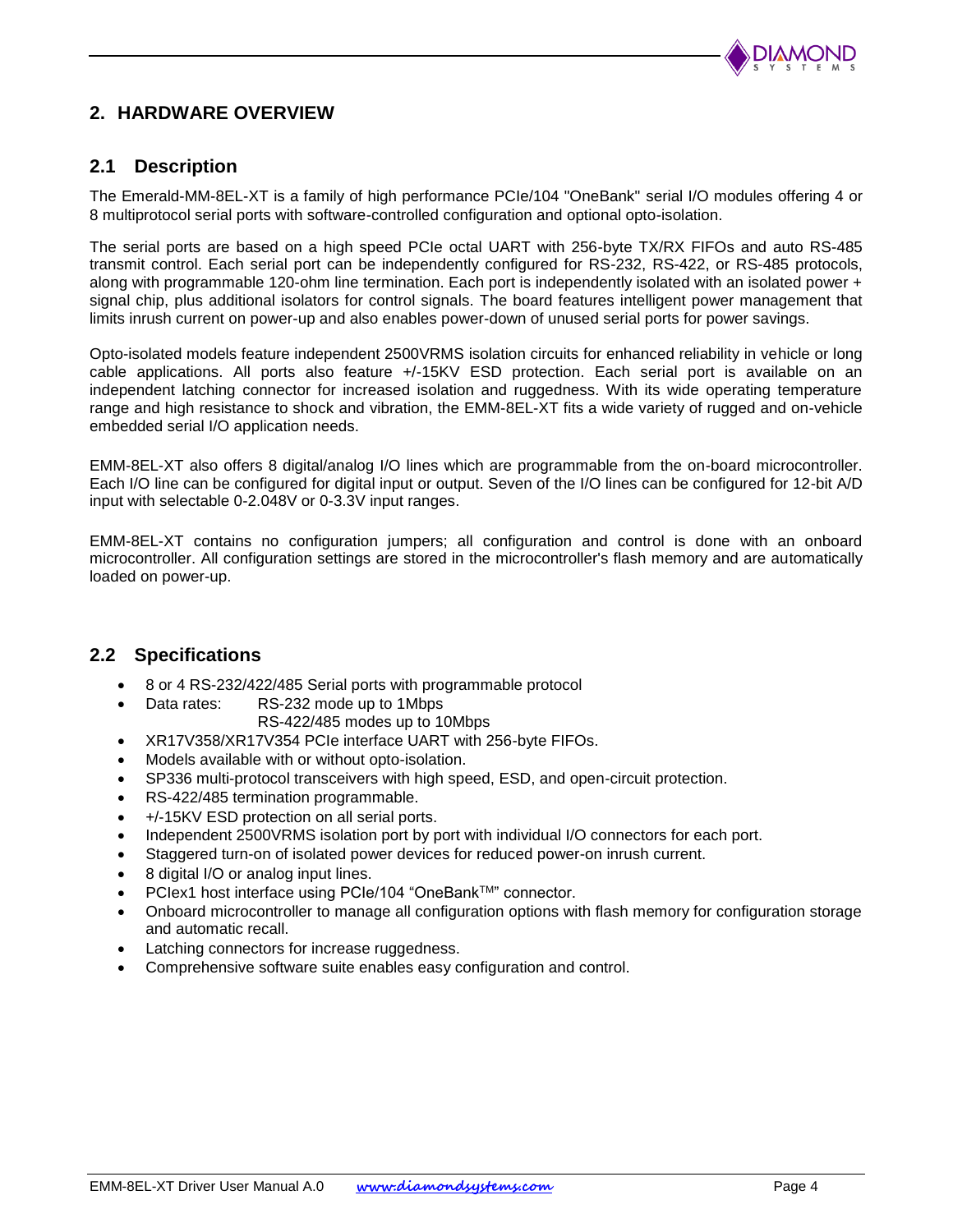

# <span id="page-4-0"></span>**3. GENERAL PROGRAMMING GUIDELINES**

## <span id="page-4-1"></span>**3.1 Initialization and exit function calls**

The functions should be called prior to the calling of any other EMM-8EL-XT board specific functions.

EMM8EL\_INIT (), this function initializes the EMM-8EL-XT.

At the termination of the demo applications, the user should call EMM8EL\_Free () function to close the file handles.

These calls are important in initializing and freeing resources used by the driver. Here is an example of the framework for an application using the driver:

```
#ifdef WIN32
#include <windows.h>
#include <winioctl.h>
#endif
#include "emm8elxt.h"
#include <stdio.h>
#include <string.h>
#include <stdlib.h>
#include <time.h>
ERRPARAMS errorParams;
int main()
{
      if (EMM8EL INIT() != 0){
            DSCGetLastError (&errorParams);
            Printf ("EMM8EL INIT error: %s %s\n", dscGetErrorString
            (errorParams.ErrCode),
            errorParams.errstring);
            return 0;
      }
      EMM8EL Free();
      return 0;
}
```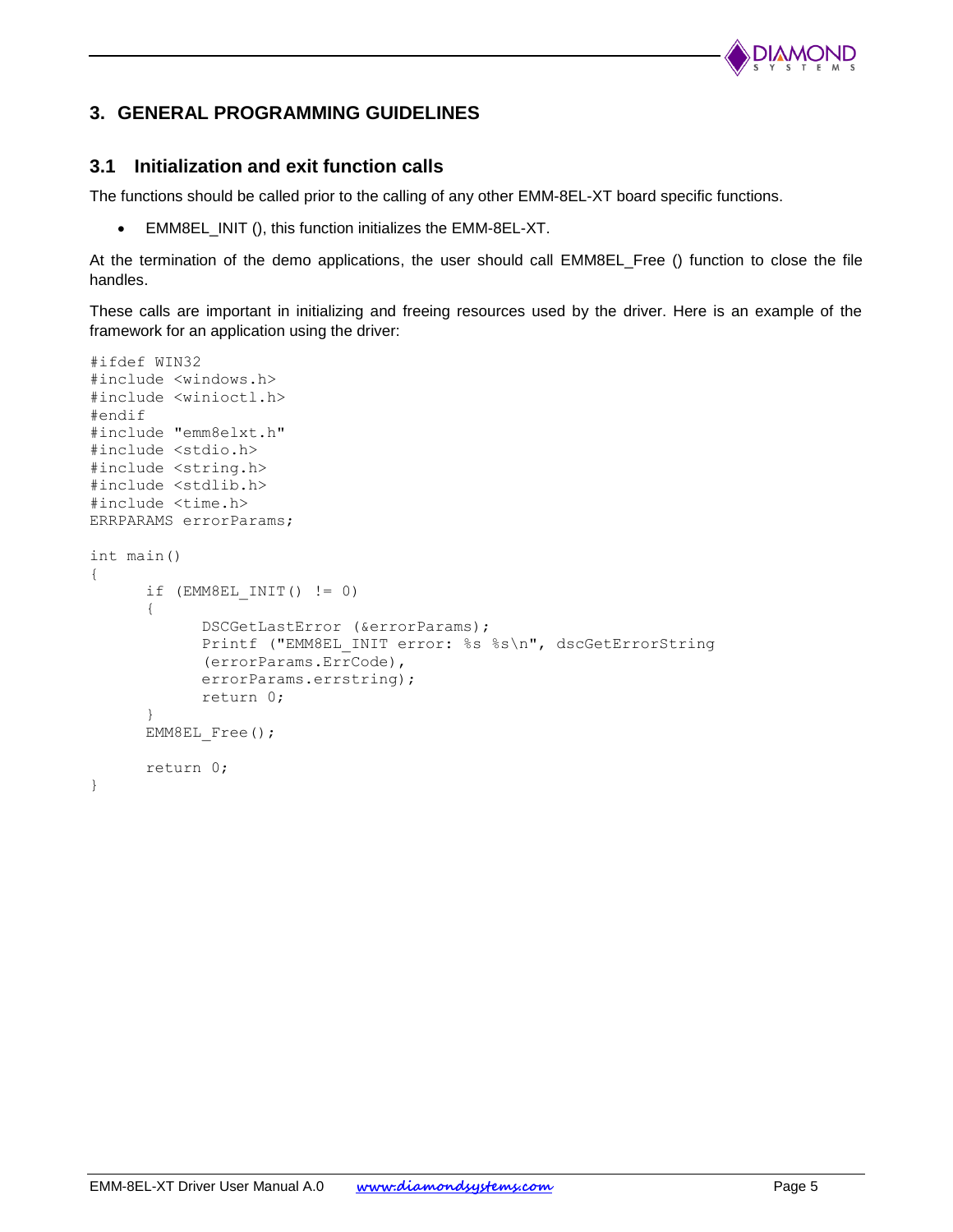

# <span id="page-5-0"></span>**3.2 Error handling**

All the Emerald-MM-8EL driver functions provide a basic error handling mechanism that stores the last reported error in the driver. If your application is not behaving properly, you can check for the last error by calling the function DSCGetLastError (). This function takes an ERRPARAMS structure pointer as its argument.

Nearly all the available functions in the Emerald-MM-8EL driver API return a BYTE value upon completion. This value represents an error code that will inform the user whether the function call was successful or not. The User should always check if the result returns a DE\_NONE value (signifying that no errors were reported), as the code below illustrates:

```
BYTE result;
ERRPARAMS errparams;
if (EMM8EL_INIT() != DE_NONE)
{
      DSCGetLastError (&errorParams);
      Printf ("EMM8EL INIT error: %s %s\n", dscGetErrorString
      (errorParams.ErrCode), 
      errorParams.errstring);
      return 0;
}
```
In this code snippet, the BYTE result of executing a particular driver function (EMM8EL\_INIT () in this case) is stored and checked against the expected return value (DE\_NONE). At any point of time, if a function does not complete successfully, an error code other than DE\_NONE will be generated, and the current API function will be terminated. The function [dscGetErrorString](http://docs.diamondsystems.com/dscud/manual_DscGetErrorString.html) () provides a description of the error occurred.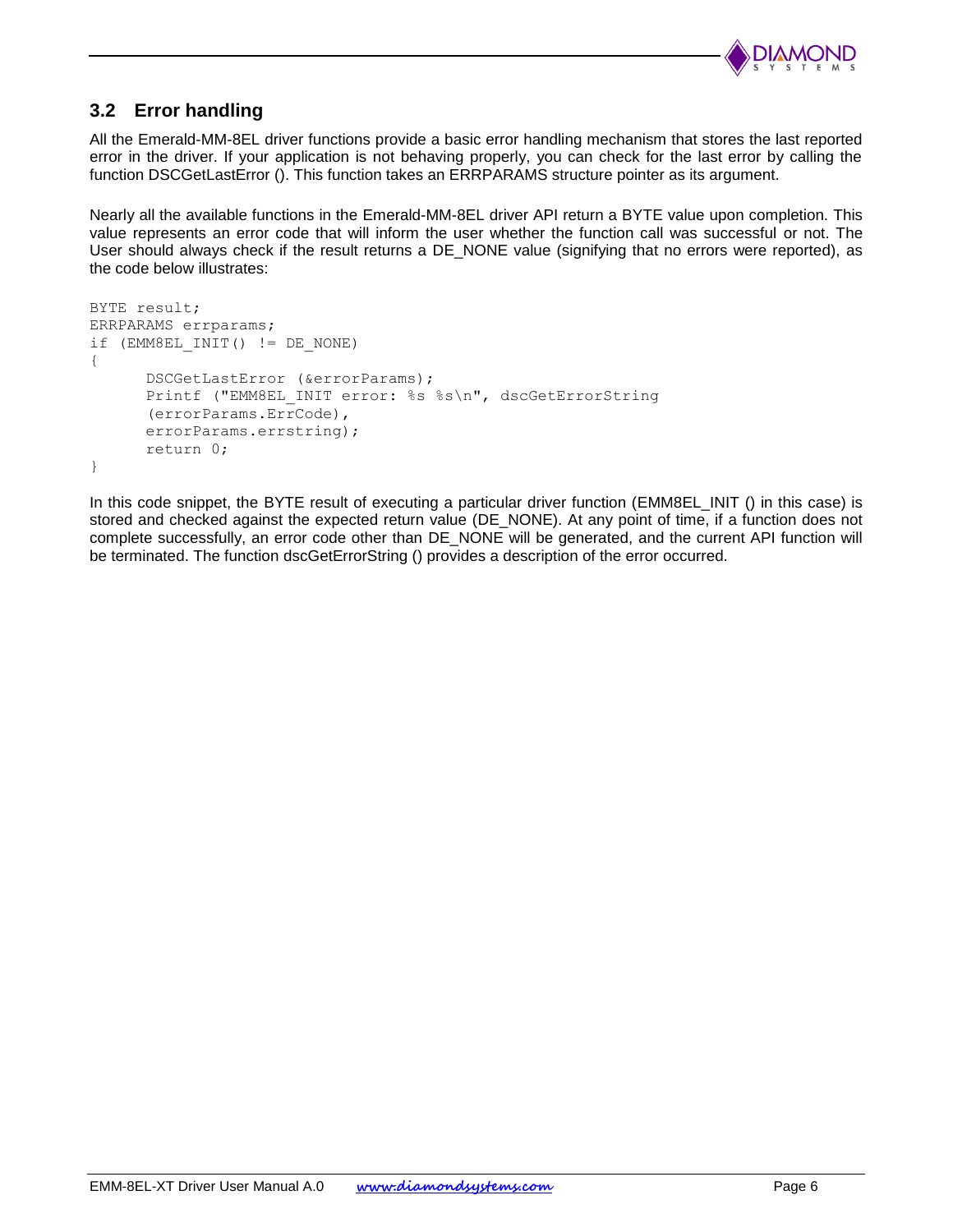

# <span id="page-6-0"></span>**4. EMERALD-MM-8EL DRIVER API DESCRIPTION**

# <span id="page-6-1"></span>**4.1 EMM8EL\_GetConfig**

#### **Function Definition**

BYTE EMM8EL\_GetConfig (int RegType, int\* Config);

#### **Function description**

This function returns the board's complete configuration data from the controller's flash or RAM.

#### **Function Parameters**

| ∣Name   | Description                                    |
|---------|------------------------------------------------|
| RegType | $\vert$ = RAM, 1 = Flash, 2 = RAM and Flash    |
| Config  | Pointer to board's complete configuration data |

## **Return Value**

0 - Success or Error code

#### **Usage Example**

To get boards configuration from RAM,

```
RegType = 0;EMM8EL GetConfig (RegType, &Config);
```
# <span id="page-6-2"></span>**4.2 EMM8EL\_SetConfig**

#### **Function Definition**

BYTE EMM8EL\_SetConfig (int RegType, int\* Config);

#### **Function description**

This function stores a complete configuration dataset into the on-board controller's flash and/or RAM.

#### **Function Parameters**

| Name                    | Description                                     |
|-------------------------|-------------------------------------------------|
| $\sqrt{\text{RegType}}$ | $\vert$ = RAM, 1 = Flash, 2 = RAM and Flash     |
| Config                  | Pointer to board's complete configuration data. |

#### **Return Value**

0 - Success or Error code

#### **Usage Example**

To set all the digital I/O port direction to input mode,

```
int *config;
int RegType;
RegType = 0;config = (int *) malloc(sizeof(int));
config [0] = 0x1d;EMM8EL SetConfig (RegType, &config);
```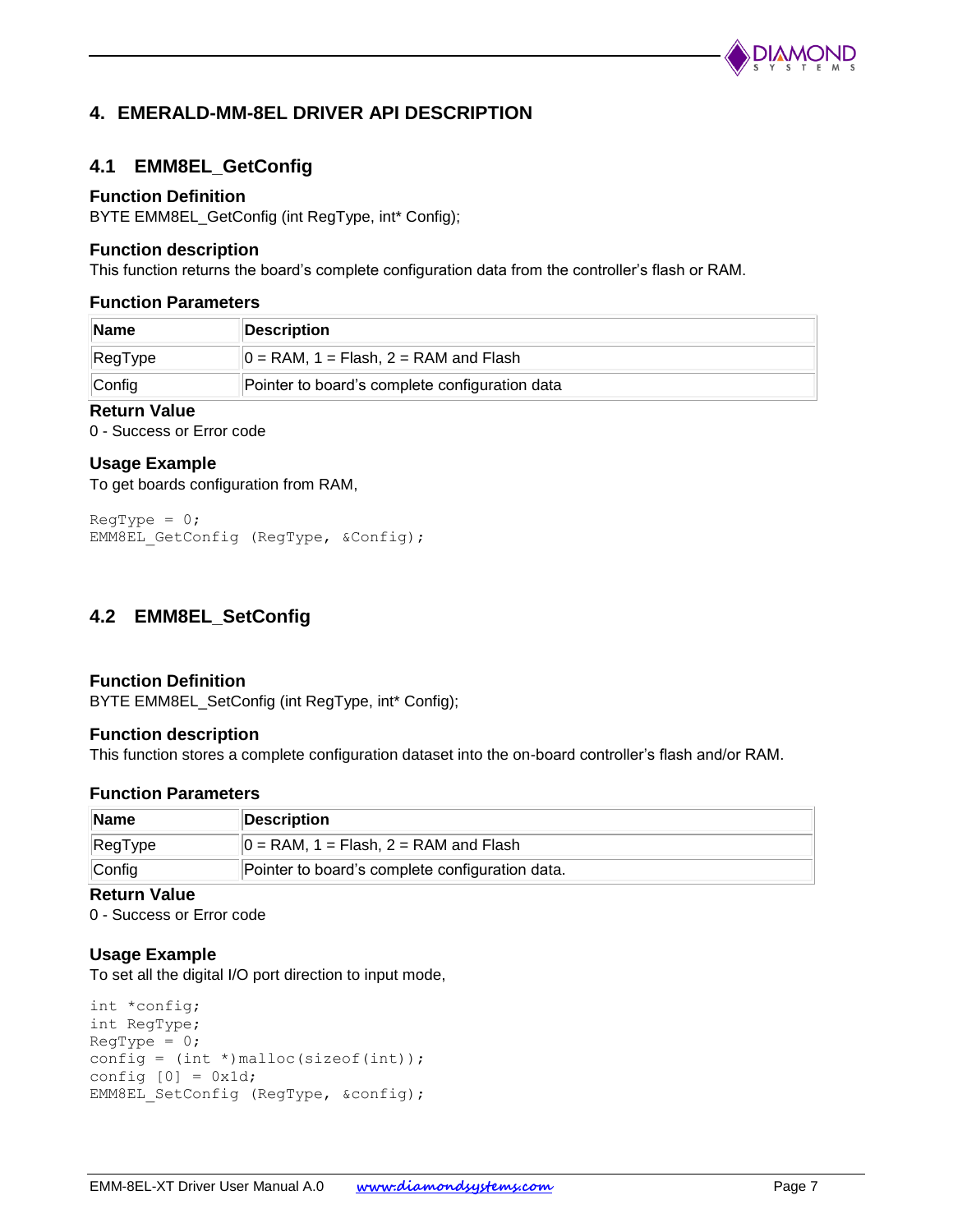

# <span id="page-7-0"></span>**4.3 EMM8EL\_SerialPortConfig**

#### **Function Definition**

BYTE EMM8EL\_SerialPortConfig (int RegType, int port, int prot\_type, int line\_term);

#### **Function description**

This function configures a serial port for protocol and termination.

#### **Function Parameters**

| <b>Name</b> | <b>Description</b>                                       |
|-------------|----------------------------------------------------------|
| RegType     | $0 = RAM$ , 1 = Flash, 2 = RAM and Flash                 |
| Port        | Serial port number                                       |
| Prot_type   | Protocol type $(0 - RS-232, 1 - RS-422, 2 - RS-485)$     |
| Line term   | Line termination values $(0 -$ disabled, $1 -$ enabled). |

## **Return Value**

0 - Success or Error code

## **Usage Example**

To configure serial port 1 for RS-232 protocol and disabled termination,

RegType=2; Port  $=1;$ Prot type =0; Line\_term=0; EMM8EL SerialPortConfig (RegType, Port, prot type, Line term);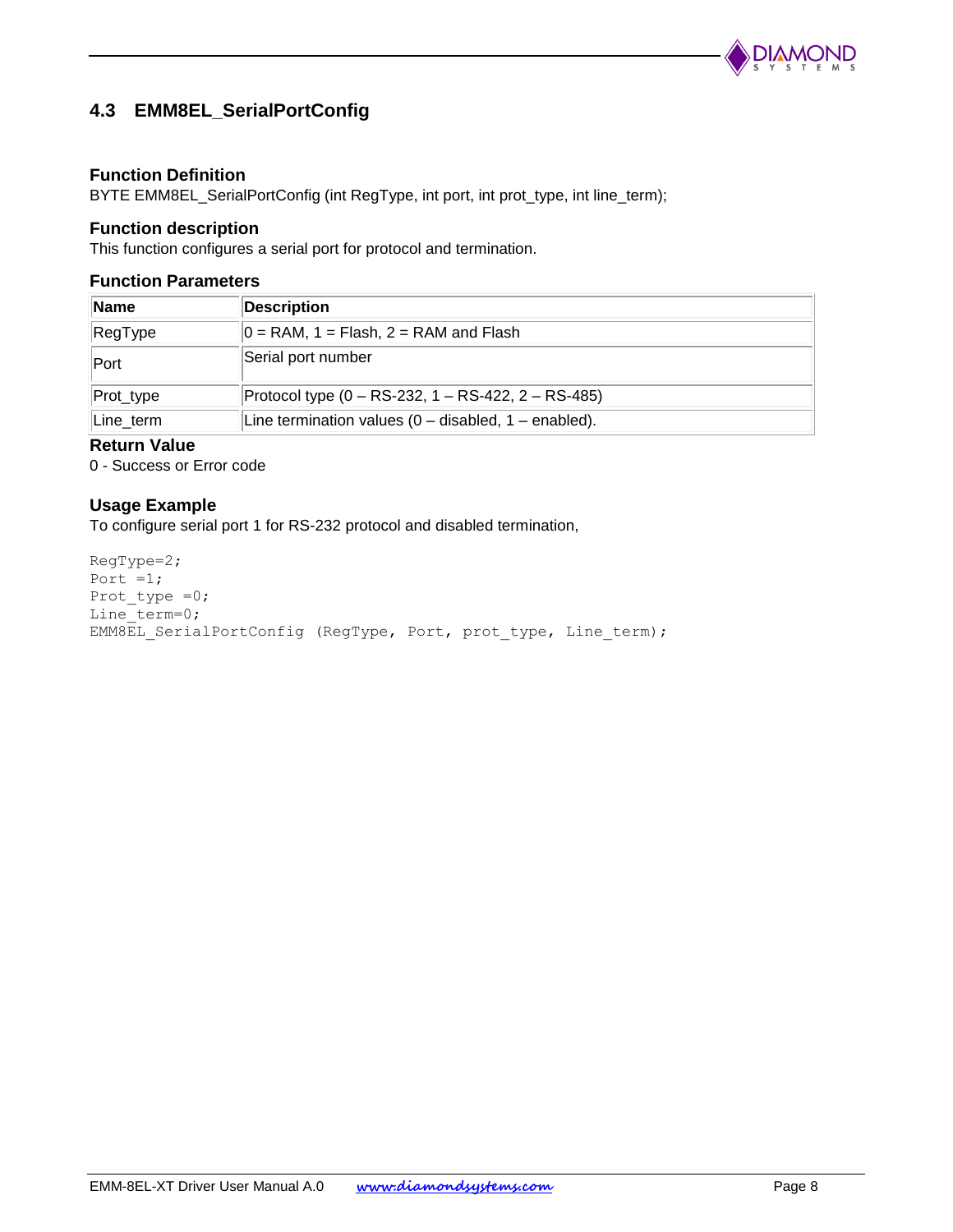

# <span id="page-8-0"></span>**4.4 EMM8EL\_SerialPortEnable**

### **Function Definition**

BYTE EMM8EL\_SerialPortEnable (int RegType, int port, int power\_en);

#### **Function description**

This function configures a serial port for power up or power down.

#### **Function Parameters**

| <b>Name</b>             | Description                                 |
|-------------------------|---------------------------------------------|
| $\sqrt{\text{RegType}}$ | $\vert$ = RAM, 1 = Flash, 2 = RAM and Flash |
| ∣Port                   | Serial port number                          |
| Power en                | $1 -$ Enable, $0 -$ disable.                |

### **Return Value**

0 - Success or Error code

#### **Usage Example**

To configures a serial port for power up,

```
RegType=2;
port =1;
power_en=1;
EMM8EL SerialPortEnable (RegType, port, power_en);
```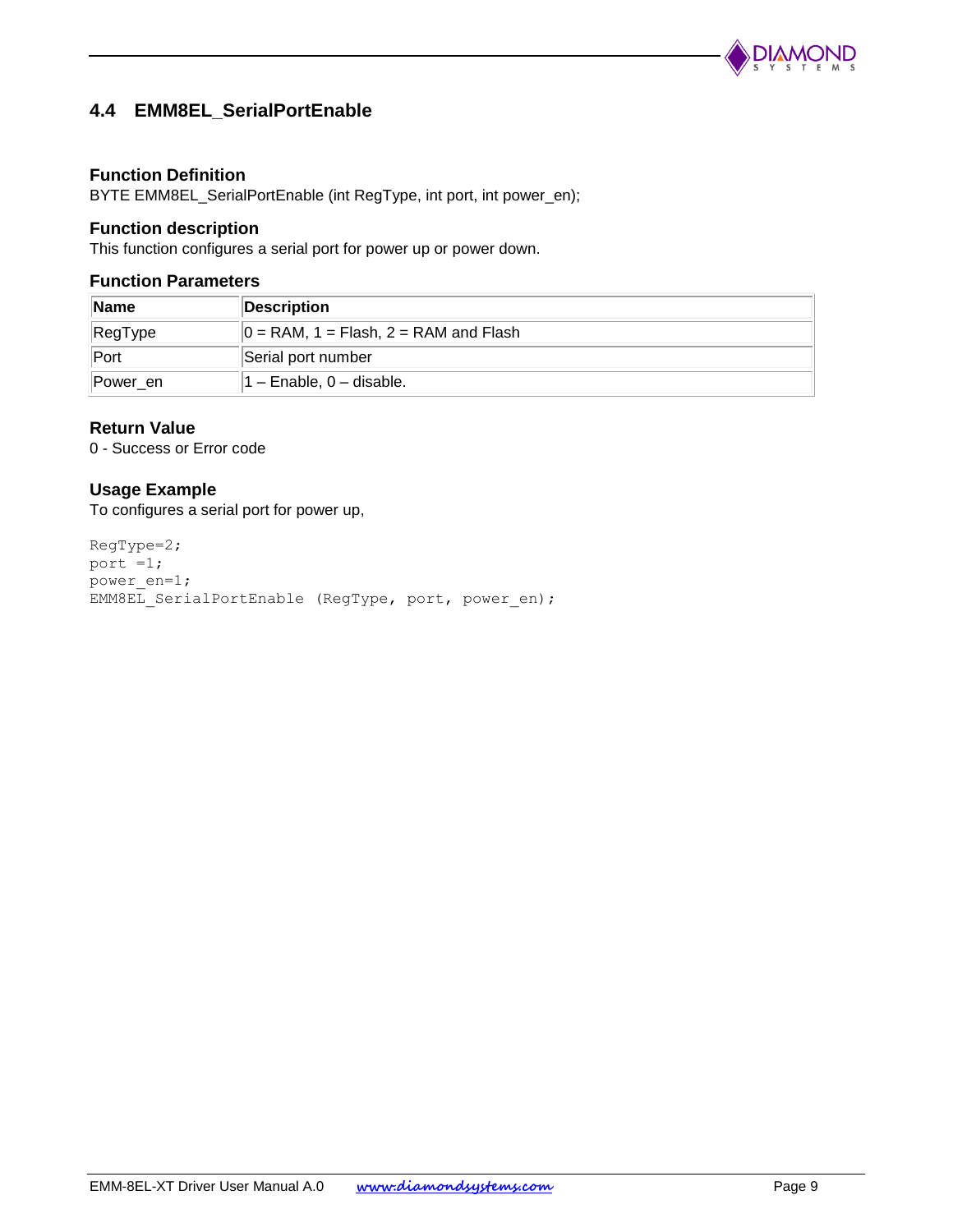

# <span id="page-9-0"></span>**4.5 EMM8EL\_SerialPowerConfig**

#### **Function Definition**

BYTE EMM8EL\_SerialPowerConfig (int RegType, int init\_delay, int inter\_delay);

#### **Function description**

This function configures the power-on timing of the serial port isolators.

#### **Function Parameters**

| ∣Name       | Description                                                      |
|-------------|------------------------------------------------------------------|
| RegType     | $RegType: 0 = RAM, 1 = Flash, 2 = RAM and Flash$                 |
| Init_delay  | ADUM5402 Initial power-on delay in 2ms increments                |
| Inter_delay | ADUM5402 inter-device power-on interval in <b>1ms</b> increments |

#### **Return Value**

0 - Success or Error code

#### **Usage Example**

To configures the power-on timing of init\_delay=2ms and inter\_delay =1ms of register type RAM,

```
RegType =0;init delay = 2;inter delay = 1;
EMM8EL SerialPowerConfig (RegType, init_delay, inter_delay);
```
# <span id="page-9-1"></span>**4.6 EMM8EL\_IOConfig**

#### **Function Definition**

BYTE EMM8EL\_IOConfig (int io\_config, int io\_dir);

#### **Function description**

This function configures the I/O for A/D or DIO; for DIO the direction is also defined.

#### **Function Parameters**

| Name           | Description                                              |
|----------------|----------------------------------------------------------|
| $\ $ lo_config | $\vert$ I/O configuration value ( $0$ – DIO, 1 - Analog) |
| $\ $ lo dir    | $ 0 - \text{input}, 1 - \text{output}.$                  |

#### **Return Value**

0 - Success or Error code

#### **Usage Example**

To configure the I/O for DIO with input direction,

```
io config = 0;io_dir=0;
EMM8EL IOConfig (io config, io dir);
```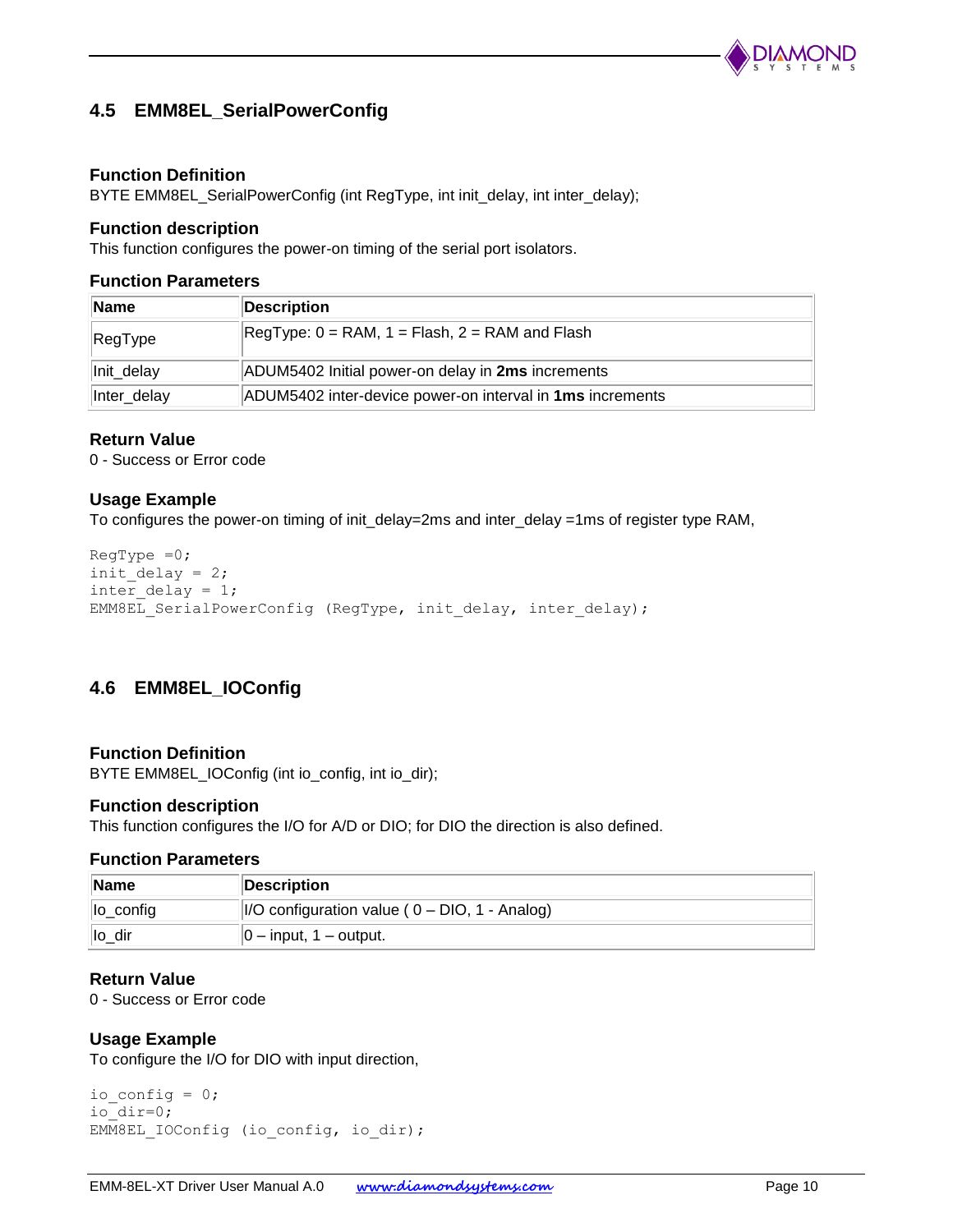

# <span id="page-10-0"></span>**4.7 EMM8EL\_ADConfig**

BYTE EMM8EL\_ADConfig (int ref\_volt, int channel);

### **Function description**

This function configures the A/D reference voltage and differential channel.

#### **Function Parameters**

| <b>Name</b>    | Description                                           |
|----------------|-------------------------------------------------------|
| Ref volt       | $ A/D $ Reference voltage $0 = +3.3V$ , $1 = +2.048V$ |
| <b>Channel</b> | Differential mode channel 1,2,3,4,6                   |

#### **Return Value**

0 - Success or Error code

### **Usage Example**

To configure Reference voltage of +3.3V and channel 2,

```
Ref_volt=0;
Channel=2;
EMM8EL_ADConfig (ref_volt, Channel);
```
# <span id="page-10-1"></span>**4.8 EMM8EL\_ADConvert**

#### **Function Definition**

BYTE EMM8EL\_ADConvert (int channel, signed int ADSample);

#### **Function description**

This function performs an A/D conversion.

#### **Function Parameters**

| ∣Name           | Description                                 |
|-----------------|---------------------------------------------|
| ∣lChannel       | Desired A/D channel                         |
| <b>ADSample</b> | Output the AD sample value (-4096 to +4095) |

#### **Return Value**

0 - Success or Error code

#### **Usage Example**

To perform A/D conversion of sample value 4000 on 1<sup>st</sup> A/D channel,

```
Channel =1;ADSample=4000;
EMM8EL ADConvert (channel, ADSample);
```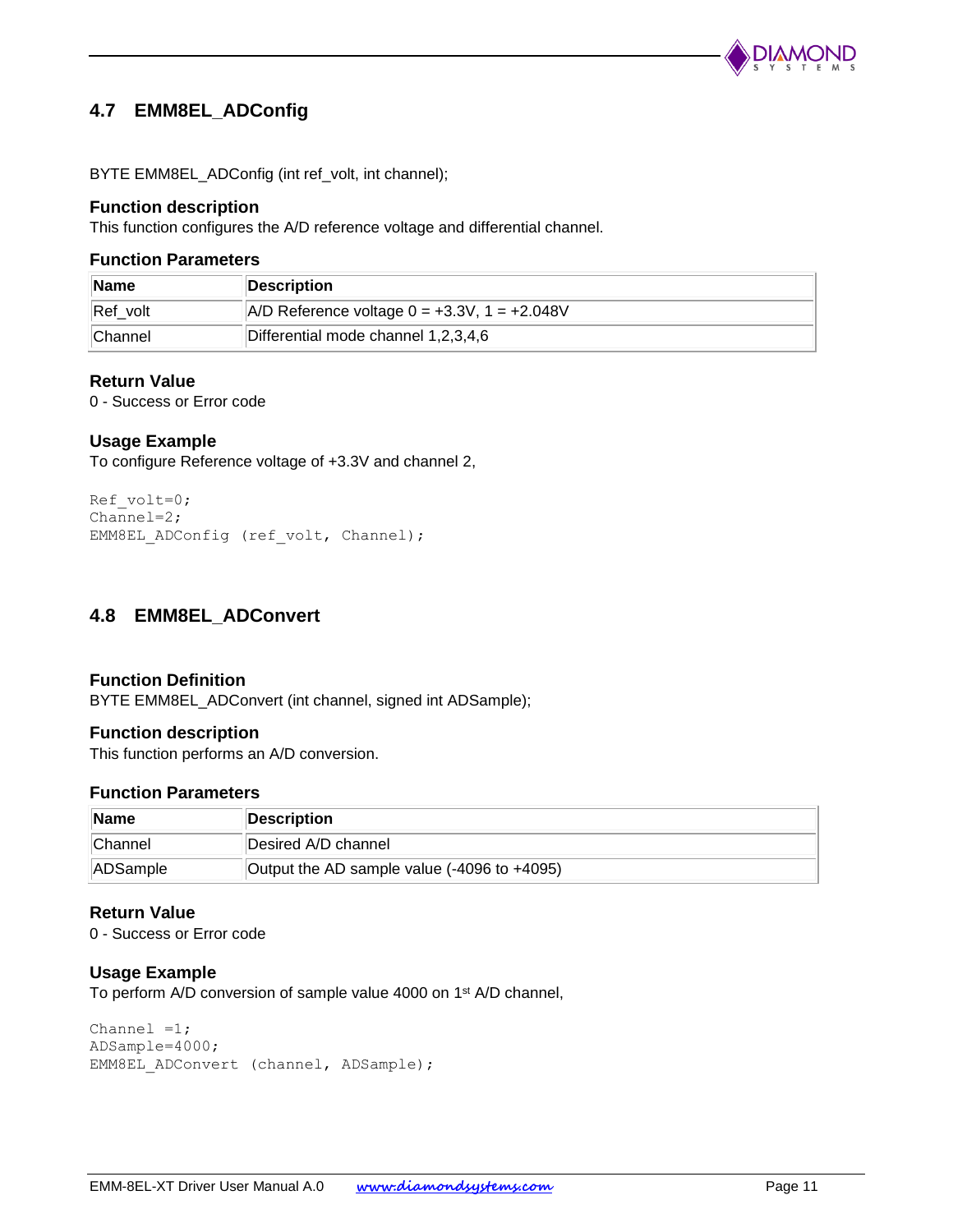

# <span id="page-11-0"></span>**4.9 EMM8EL\_DIOInput**

#### **Function Definition**

BYTE EMM8EL\_DIOInput (byte\* data);

#### **Function description**

This function reads all DIO bits configured for input arranged in a byte and returns it in the location specified by the pointer to data.

## **Function Parameters**

| Name         | Description                                    |
|--------------|------------------------------------------------|
| <b>IData</b> | pointer to receive the data read from the port |

#### **Return Value**

0 - Success or Error code

#### **Usage Example**

To read the Digital I/O data value,

EMM8EL\_DIOInput (&data);

## <span id="page-11-1"></span>**4.10 EMM8EL\_DIOInputBit**

#### **Function Definition**

BYTE EMM8EL\_DIOInputBit (int bit, byte\* data);

#### **Function description**

This function reads one DIO bit configured for input and returns it in the location specified by the pointer to data.

#### **Function Parameters**

| <b>Name</b> | Description                                    |
|-------------|------------------------------------------------|
| <b>bit</b>  | $(0-7)$ bits                                   |
| ∣Data       | pointer to receive the data read from the port |

#### **Return Value**

Error code or 0.

#### **Usage Example**

To read 2<sup>nd</sup> bit from the Digital I/O data register,

 $bit = 2$ ; EMM8EL\_DIOInputBit (bit, &data);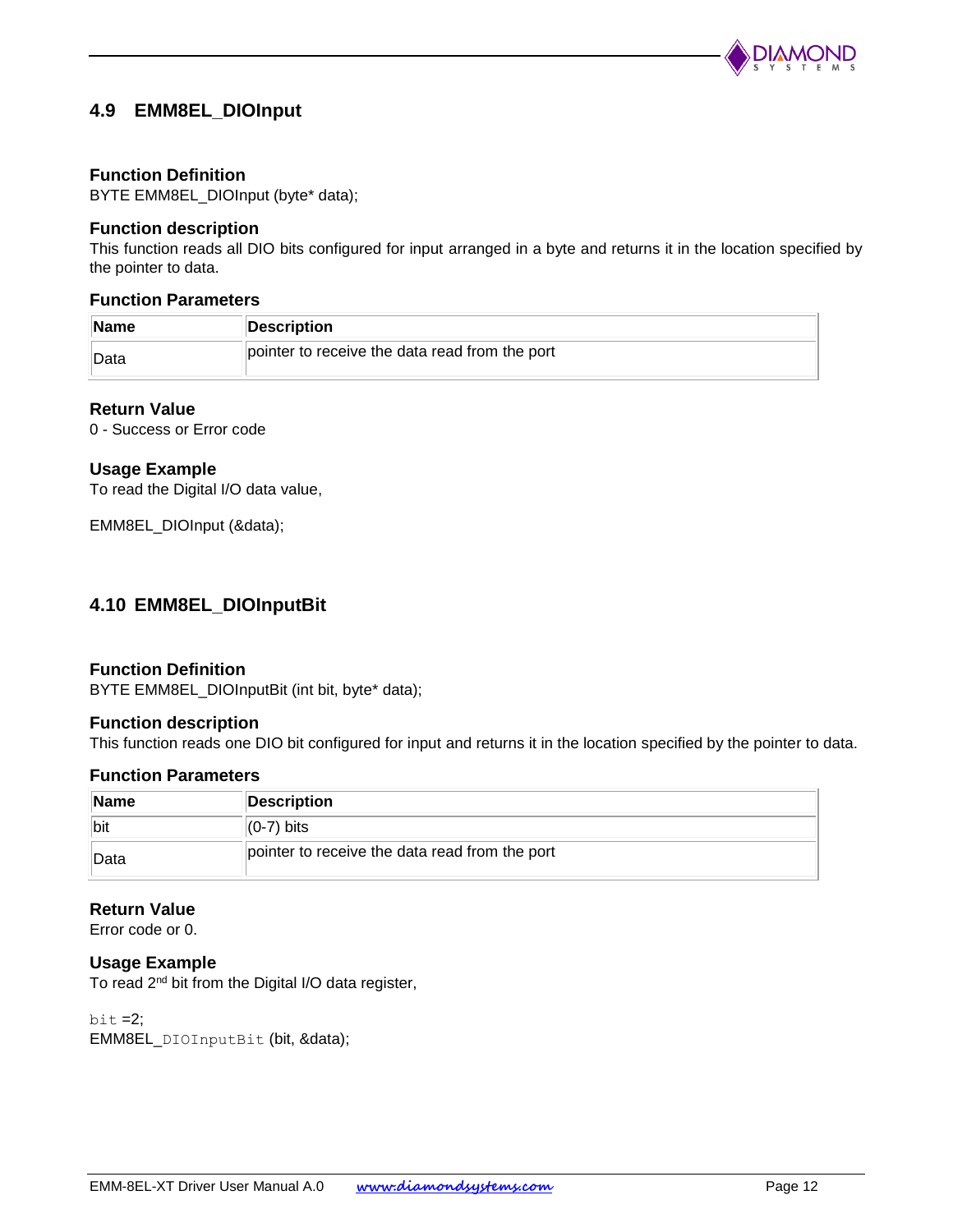

# <span id="page-12-2"></span><span id="page-12-0"></span>**4.11 EMM8EL\_DIOOutput**

#### **Function Definition**

BYTE EMM8EL\_DIOOutput (byte data);

#### **Function description**

This function sets all DIO bits configured for output.

#### **Function Parameters**

| Name  | <b>Description</b> |
|-------|--------------------|
| ∥data | value<br>. outr    |

#### **Return Value**

0 - Success or Error code

#### **Usage Example**

To output the 0x3F data to DIO pins.

```
Data = 0x3F;
EMM8EL DIOOutput (Data);
```
## <span id="page-12-1"></span>**4.12 EMM8EL\_DIOOutputBit**

#### **Function Definition**

BYTE EMM8EL\_DIOOutputBit (int bit, byte data);

#### **Function description**

This function writes the bit to the specified digital I/O pin.

#### **Function Parameters**

| Name | Description             |
|------|-------------------------|
| Bit  | bit position of the DIO |
| Data | output value            |

#### **Return Value**

0 - Success or Error code

#### **Usage Example**

To set the  $2^{nd}$  pin as output,

 $bit = 2$ ; data =1; EMM8EL\_DIOOutputBit (bit, data);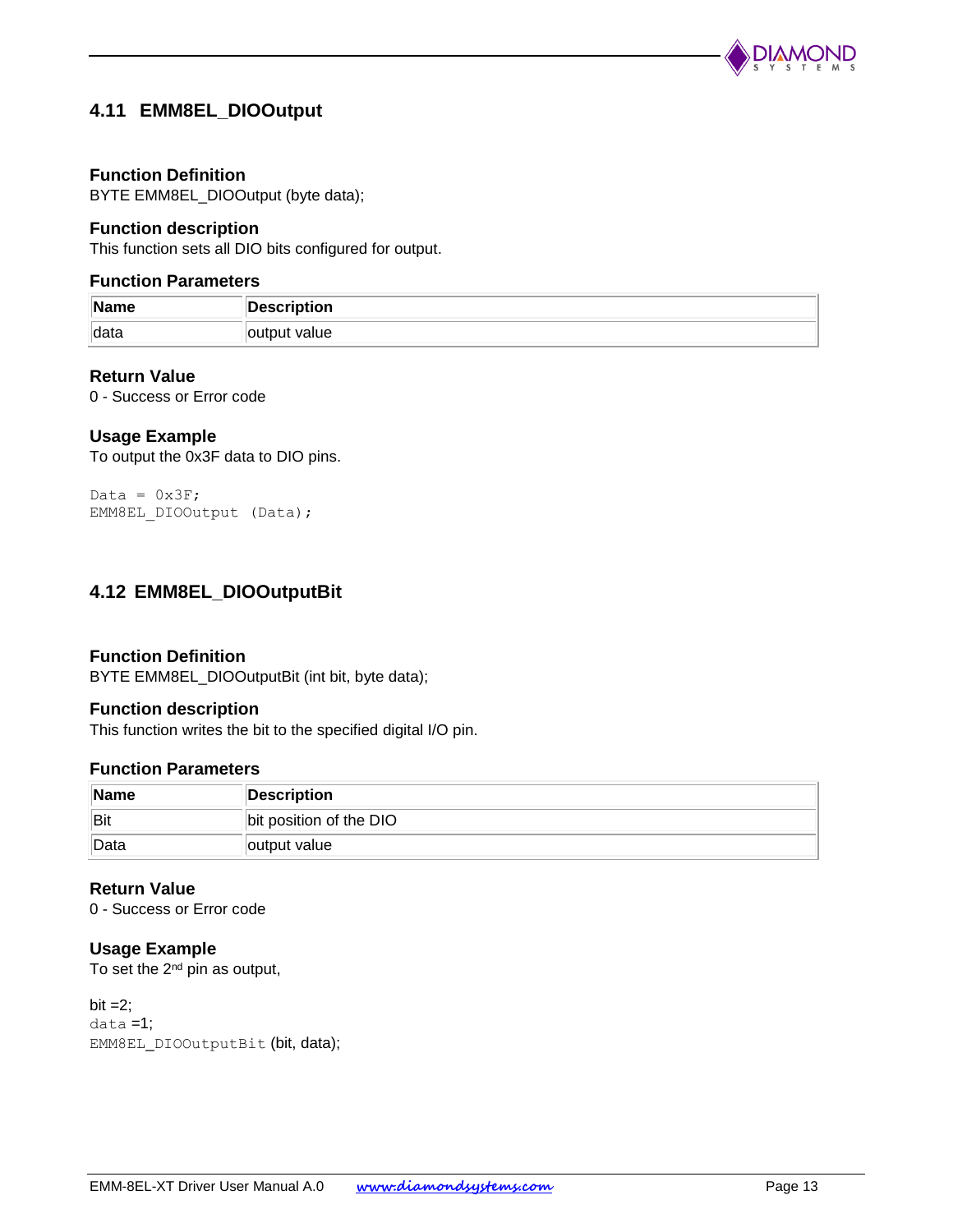

# <span id="page-13-0"></span>**4.13 EMM8EL\_LED**

## **Function Definition**

BYTE EMM8EL\_ LED (int state);

#### **Function description**

This function initializes the board.

#### **Function Parameters**

| 19. E<br>$\blacksquare$ name | <b>Description</b> |
|------------------------------|--------------------|
| puu                          | $- -$<br>אר<br>ำ⊨∟ |

# **Return Value**

0 - Success or Error code

### **Usage Example**

To turn on the LED,

state  $=1$ ; EMM8EL\_ LED (state);

## <span id="page-13-1"></span>**4.14 EMM8EL\_INIT**

## **Function Definition**

BYTE EMM8EL\_INIT ();

#### **Function description**

This function identifies the first COM port number of EXAR device and gets the handle to communicate with EXAR driver.

#### **Return Value**

0 - Success or Error code

#### **Usage Example**

To identify the first COM port number of EXAR device and gets the handle to communicate with EXAR driver,

EMM8EL INIT ();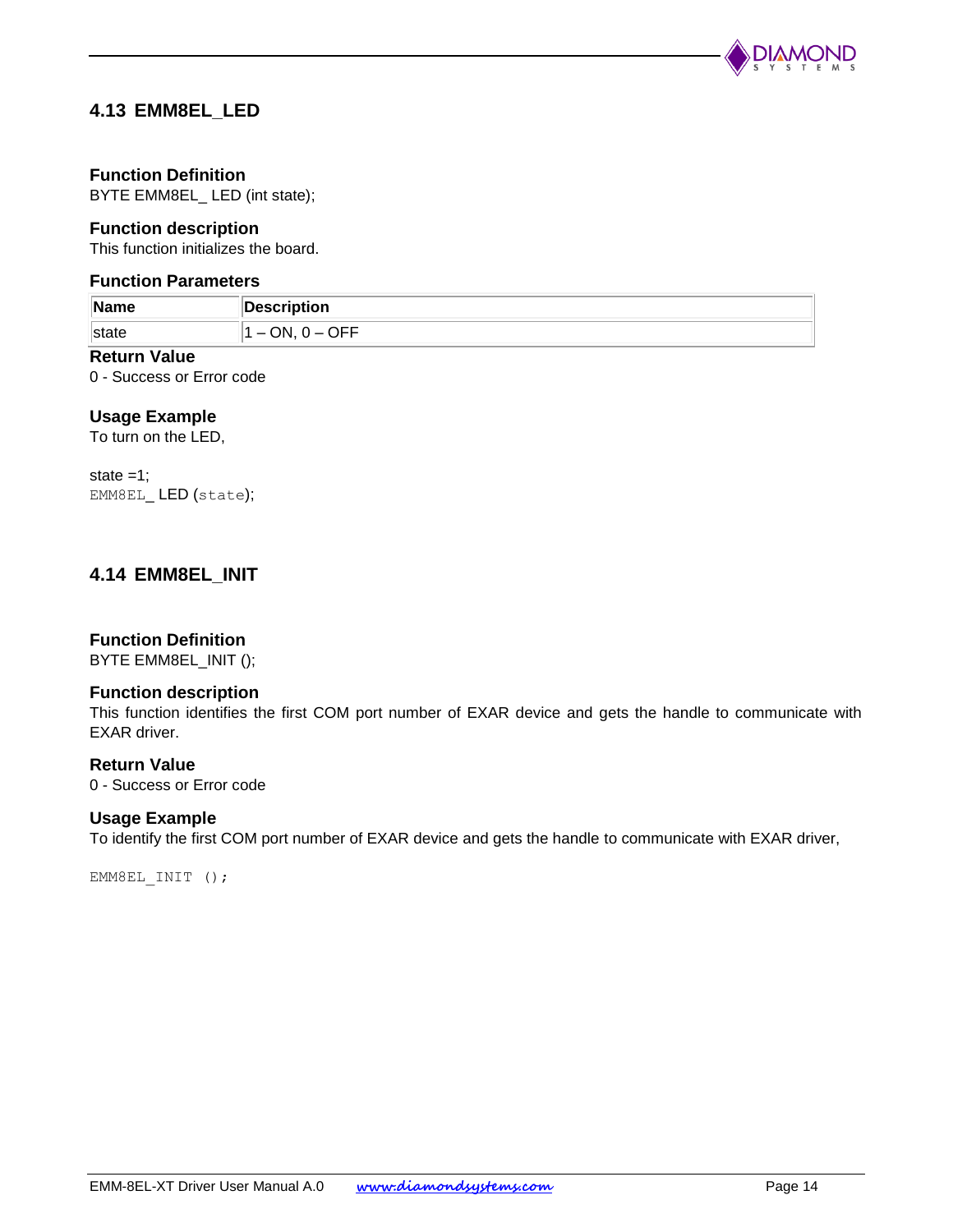

# <span id="page-14-0"></span>**4.15 EMM8EL\_Write**

#### **Function Definition**

BYTE EMM8EL\_Write (int RegType, int address, byte data);

#### **Function description**

This function writes a byte to the on-board controller's flash or RAM.

#### **Function Parameters**

| <b>Name</b> | Description                                   |  |  |
|-------------|-----------------------------------------------|--|--|
| RegType     | $\vert$ 0 – RAM, 1 – FLASH, 2 – RAM and FLASH |  |  |
| Address     | register address                              |  |  |
| <b>Data</b> | input data                                    |  |  |

#### **Return Value**

0 - Success or Error code

#### **Usage Example**

To write data=0x80 in the address= 0x13,

```
ReqType = 0;address = 0x13;
data = 0 \times 80:
EMM8EL Write (RegType, address, data);
```
# <span id="page-14-1"></span>**4.16 EMM8EL\_Read**

#### **Function Definition**

BYTE EMM8EL\_ Read (int RegType, int address, byte\* data);

#### **Function description**

This function reads a byte from the on-board controller's flash or RAM

### **Function Parameters**

| ∣Name    | Description                                   |  |  |  |
|----------|-----------------------------------------------|--|--|--|
| RegType  | $\vert$ 0 – RAM, 1 – FLASH, 2 – RAM and FLASH |  |  |  |
| laddress | register address                              |  |  |  |
| ∣Data    | pointer to the output data                    |  |  |  |

## **Return Value**

0 - Success or Error code

#### **Usage Example**

To read the byte from the address 0x11,

```
RegType =0;address =0x11;
EMM8EL Read (RegType, address, & data);
```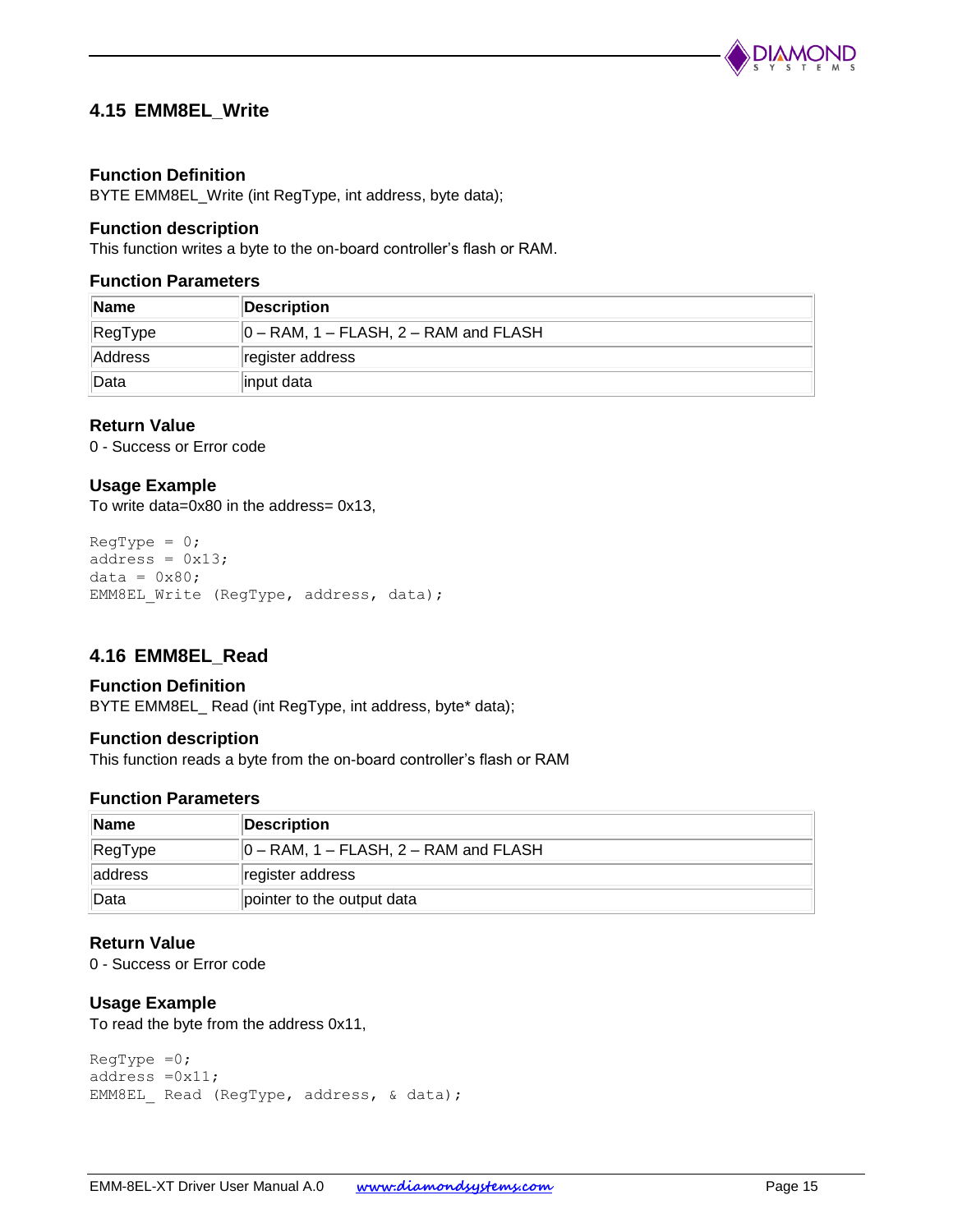

# <span id="page-15-0"></span>**4.17 EMM8EL\_Reset**

### **Function Definition**

BYTE EMM8EL\_Reset ();

#### **Function description**

This function resets the on-board controller and causes a reload of all configuration settings.

#### **Return Value**

0 - Success or Error code

#### **Usage Example**

To reset the on-board controller,

EMM8EL Reset ();

## <span id="page-15-1"></span>**4.18 EMM8EL\_Status**

#### **Function Definition**

BYTE EMM8EL\_Status (byte \*present, byte\* cfg, byte\* revision, byte\* LEDstatus);

#### **Function description**

This function detects the status of the controller / verifies that it is listening, and returns the model Configuration (CFG pins) and software revision number

#### **Function Parameters**

| <b>Name</b>      | Description                                          |  |  |
|------------------|------------------------------------------------------|--|--|
| Present          | $ 1 -$ board is present, 0 -not present              |  |  |
| Cfg              | Pointer to receive the configuration register value. |  |  |
| Revision         | Pointer to receive the software revision code.       |  |  |
| <b>LEDstatus</b> | Pointer to receive the LED status.                   |  |  |

#### **Return Value**

Error code or 0.

#### **Usage Example**

To detect the status of the controller / verifies that it is listening

EMM8EL\_Status (&present, &cfg, & revision, &LEDstatus);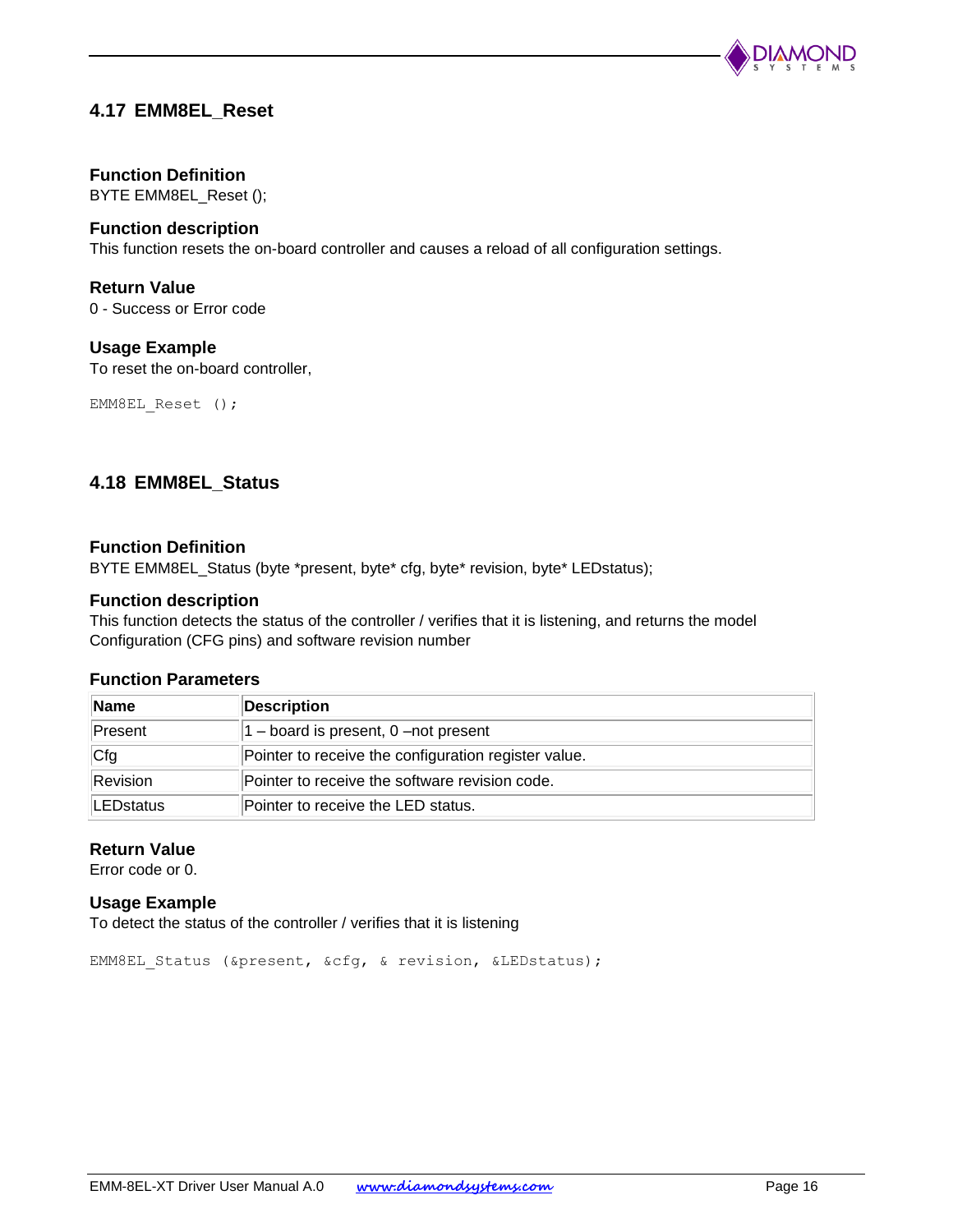

# <span id="page-16-0"></span>**5. EMERALD-MM-8EL DRIVER DEMO APPLICATION DESCRIPTION**

The Emerald-MM-8EL driver supports the following application for EMM-8EL-XT board:

EMM8ELXT

## <span id="page-16-1"></span>**5.1 EMM8ELXT**

This application provides various options i.e. Reset, Board Presence detection, ADUM5402 enable configuration, ADUM5402 turn-on delay configuration, LED control, ProtocolSelect\_LineTermination, GPIO Configuration, GPIO Input, GPIO Input Bit, GPIO Output, GPIO Output Bit, Read operation, Write operation, A/D Configuration, A/D Sample, Configuration, load Configuration from file, store Configuration to Flash, store Configuration to RAM, read RAM and Flash configuration from board, store RAM configuration to Flash, store RAM configuration to file, store Flash configuration to File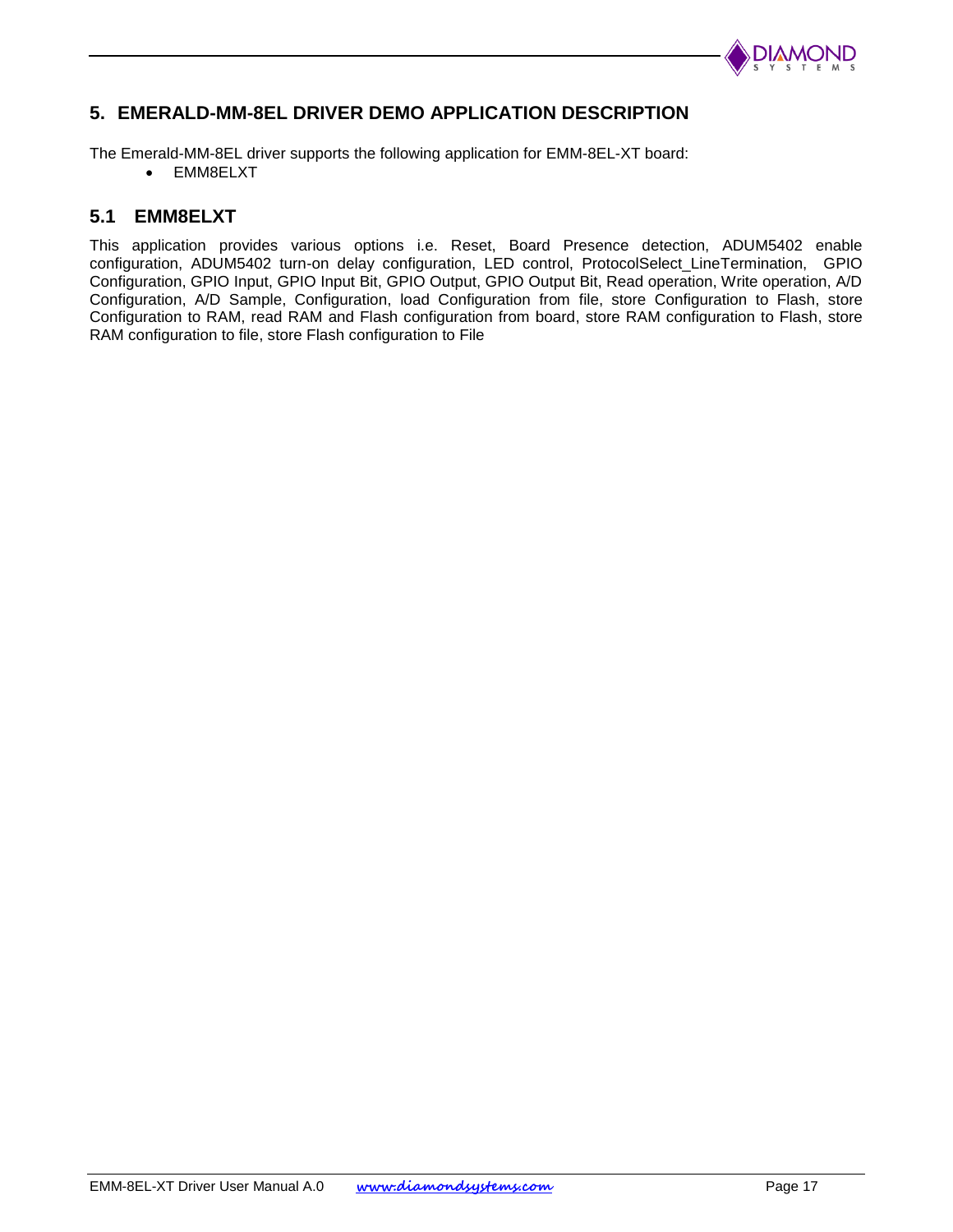

# <span id="page-17-0"></span>**6. EMERALD-MM-8EL DRIVER DEMO APPLICATION USAGE INSTRUCTIONS**

## <span id="page-17-1"></span>**6.1 EMM8ELXT**

E.g.1: To Write 0x12 in address 0x3A of register type RAM

Enter an option from below

- 1. Reset
- 2. Board Presence detection
- 3. ADUM5402 enable configuration
- 4. ADUM5402 turn-on delay configuration
- 5. LED control
- 6. ProtocolSelect\_LineTermination
- 7. GPIO Configuration
- 8. GPIO Input
- 9. GPIO Input Bit
- 10. GPIO Output
- 11. GPIO Output Bit
- 12. Read operation
- 13. Write operation
- 14. A/D Configuration
- 15. A/D Sample
- 16. Configuration
- q. Quit the program
- 13 Enter Register type  $<$ 0 = RAM, 1 = RAM and Flash; default: 0 > 0 Enter address in Hex <0x00 – 0x3F >:0x3A Enter Data in Hex <0x00 – 0xFF >: 0x12
- E.g.2: To Store RAM configuration to file
- Enter an option from below
	- 1. Reset
	- 2. Board Presence detection
	- 3. ADUM5402 enable configuration
	- 4. ADUM5402 turn-on delay configuration
	- 5. LED control
	- 6. ProtocolSelect\_LineTermination
	- 7. GPIO Configuration
	- 8. GPIO Input
	- 9. GPIO Input Bit
	- 10. GPIO Output
	- 11. GPIO Output Bit
	- 12. Read operation
	- 13. Write operation
	- 14. A/D Configuration
	- 15. A/D Sample
	- 16. Configuration
	- q. Quit the program
	- 16

Enter an option for configuration operation

- 1. Load Configuration from file
- 2. Store Configuration to Flash
- 3. Store Configuration to RAM
- 4. Read RAM and Flash configuration from board
- 5. Store RAM configuration to Flash
- 6. Store RAM configuration to file
- 7. Store Flash configuration to File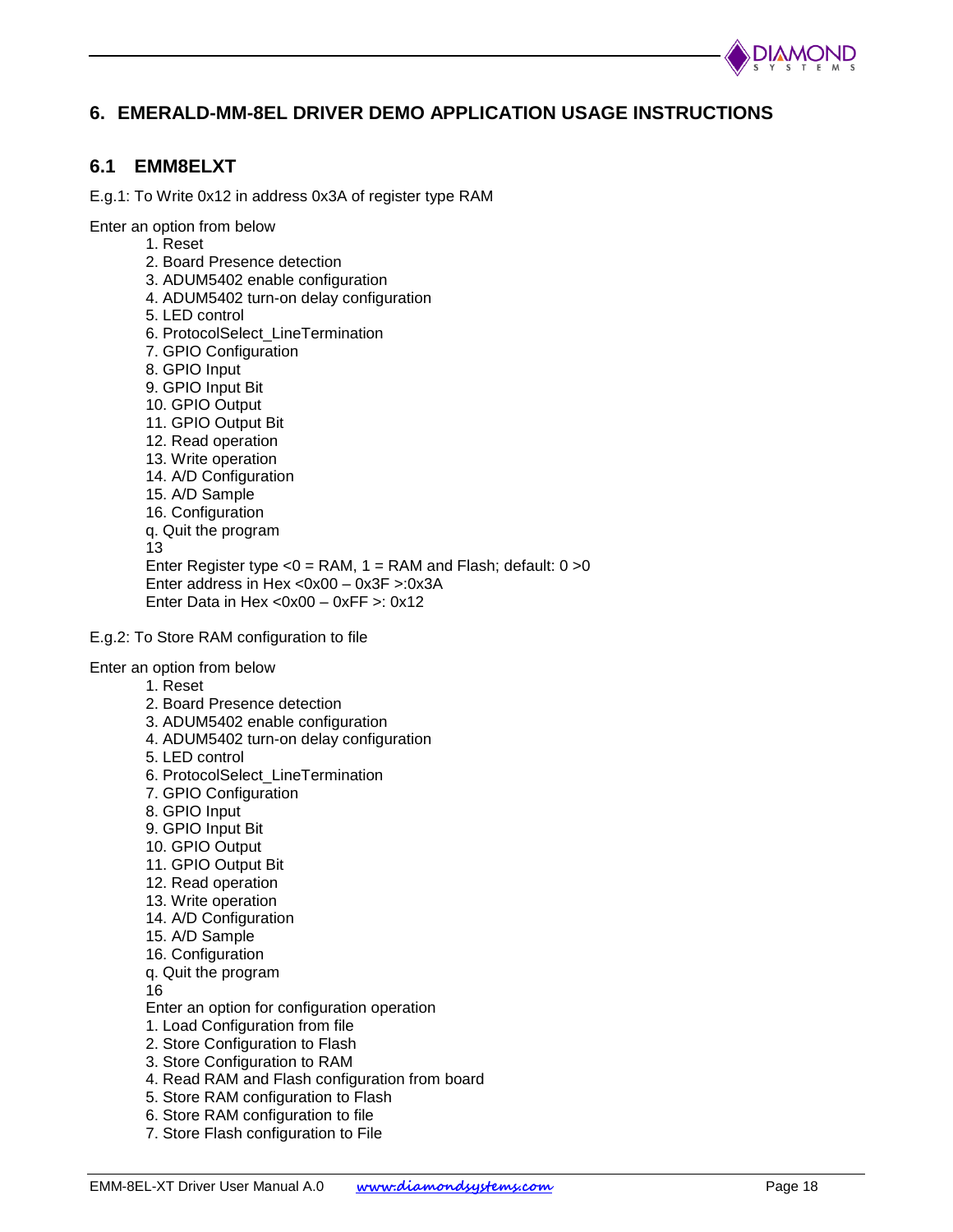

8. Main menu q. Quit 6

Enter filename to store RAM configuration to file: ram.ini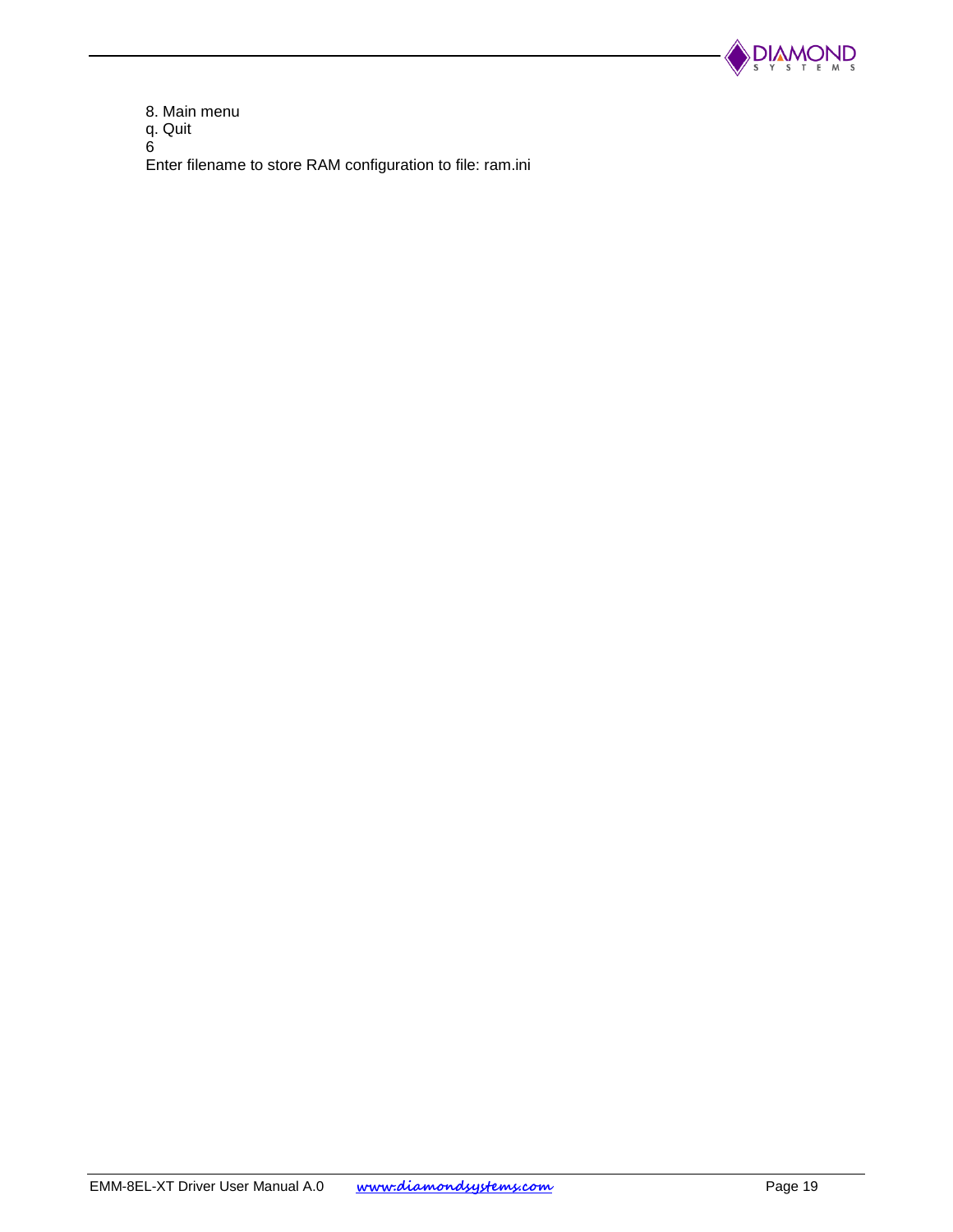

# <span id="page-19-0"></span>**7. COMMON TASK REFERENCE**

## <span id="page-19-1"></span>**7.1 Data Acquisition Feature Overview**

EMM-8EL-XT offers 8 programmable digital I/O or analog input lines. All 8 I/O lines can be configured for digital I/O and seven can be configured for 12-bit analog input.

#### **Digital I/O signals**

EMM-8EL-XT offers 8 digital/analog I/O lines which are programmable from the on-board microcontroller. Each I/O line can be configured for digital input or output.

#### **A/D**

Seven of the I/O lines can be configured for 12-bit A/D input with selectable 0-2.048V or 0-3.3V input ranges.

# <span id="page-19-2"></span>**7.2 Data Acquisition Software Task Reference**

This section describes the various data acquisition tasks that may be performed with the EMM-8EL-XT board and gives step by step instructions on how to achieve them using the Emerald-MM-8EL Driver functions. Tasks include:

- Program entry / exit sequence
- Digital I/O
- $\bullet$  A/D

#### **Program Entry/Exit sequence**

- 1. All driver usage begins with the function EMM8EL INIT (). This function must be called prior to any other function involving the EMM-8ELXT.
- 2. At the termination of the program the programmer may use EMM8EL\_Free (), but this is not required. This function is normally used in a development environment where the program is being repeatedly modified and rerun.

#### **Digital I/O operations**

Configure the port in output or input mode using the following function,

BYTE EMM8EL\_IOConfig (io\_config,io\_direction);

Byte read/write enables 8 bits of digital I/O to be updated at once. Bit operation enables a single bit to be updated.

```
BYTE EMM8EL DIOInput (byte* data);
BYTE EMM8EL DIOInputBit (int bit, byte* data);
BYTE EMM8EL DIOOutput (byte data);
BYTE EMM8EL DIOOutputBit (int bit, byte data);
```
#### **LED control**

The EMM-8EL-XT contains a LED that is user-programmable. This can be used as a visual indication that the board is responding to commands. Turn the LED ON or OFF by using the [EMM8EL\\_LED \(\)](#page-13-0) function.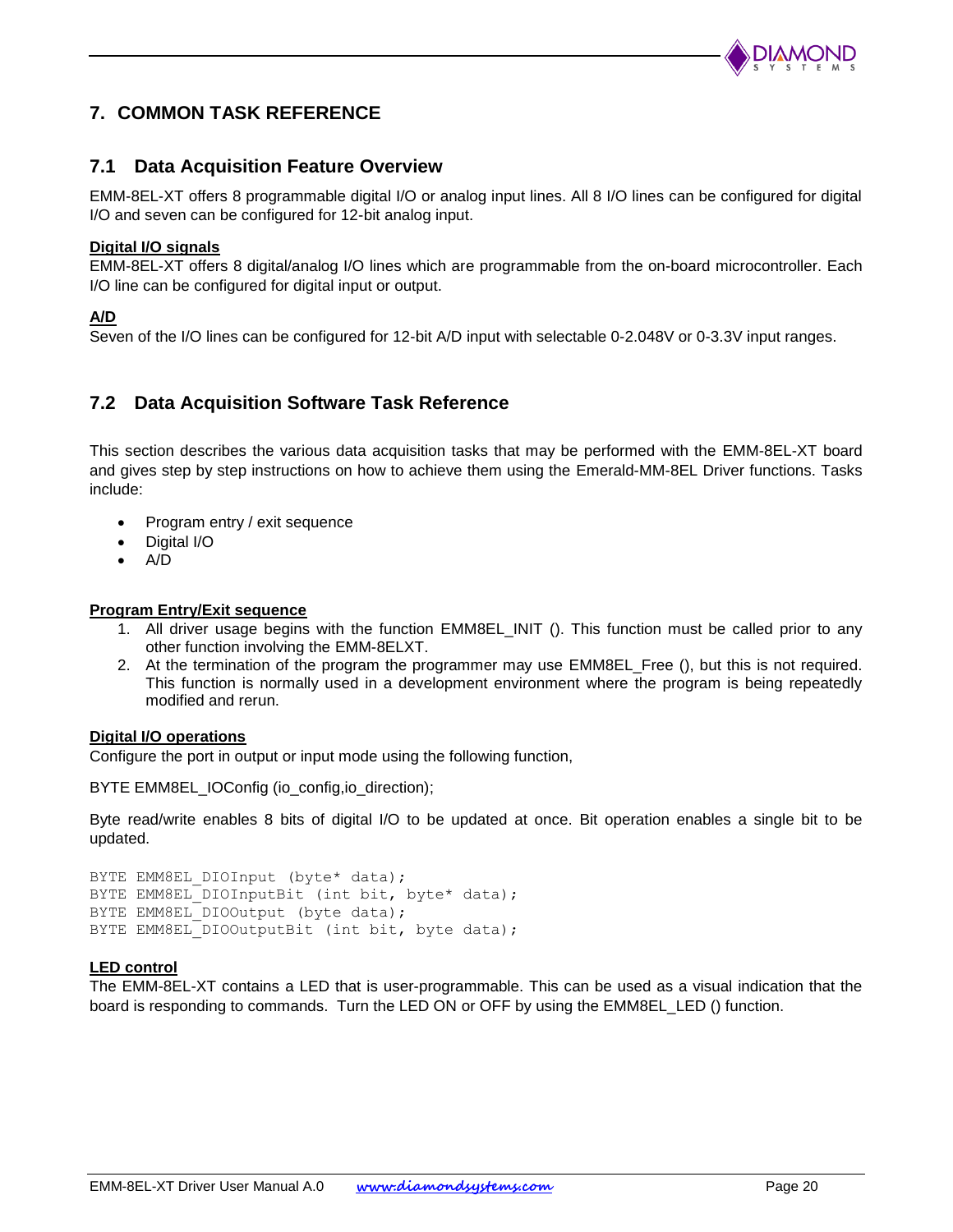

# <span id="page-20-0"></span>**7.3 Performing Digital IO Operations**

#### **Description**

The driver supports four types of direct digital I/O operations: input bit, input byte, output bit, and output byte. Digital I/O is fairly straightforward - to perform digital input, you provide a pointer to the storage variable and indicate the port number and bit number if relevant. To perform digital output, you provide the output value and the output port and bit number, if relevant.

The five Emerald-MM-8EL Driver functions described here are EMM8EL IOConfig(), EMM8EL DIOInput(), [EMM8EL\\_DIOInputBit\(\),](#page-11-1) [EMM8EL\\_DIOOutput \(\),](#page-12-2) [EMM8EL\\_DIOOutputBit\(\).](#page-12-1)

#### **Step-By-Step Instructions**

Call EMM8EL\_IOConfig function to configure the port in input/output mode to read/write the port. Call the selected digital I/O function. Pass it an int port value, and either a pointer to or a constant byte digital value. If you are performing bit operations, then you will also need to pass in an int value telling the driver which particular bit (0-7) of the DIO port you wish to operate on.

#### **Example of Usage for Digital I/O Operations**

```
….
int port;
BYTE input byte; // the value ranges from 0 to 255
BYTE output byte;
int digital value;
/* 1. Configure Port 0 in output mode */
if ( EMM8EL IOConfig(io config, io direction) != 0)
{
      DSCGetLastError (&errorParams);
      printf ("EMM8EL IOConfig error: %s %s\n",
      dscGetErrorString(errorParams.ErrCode), 
      errorParams.errstring);
      return 0;
}
/* 2. input bit - read bit 6 (port is in input mode) */bit = 6; //DIO line 0-7 are port 0
if ( EMM8EL DIOInputBit(bit, &data) != 0 )
{
      DSCGetLastError (&errorParams);
      printf ("EMM8EL DIOInputBit error: %s %s\n",
      dscGetErrorString(errorParams.ErrCode), 
      errorParams.errstring);
      return 0;
}
/* 3. input byte - read all 8 bits of port (port is in input mode) */BYTE value;
if ( EMM8EL_DIOInput(&value) != 0)
{
      DSCGetLastError (&errorParams);
      printf ("EMM8EL DIOInput error: %s %s\n",
      dscGetErrorString(errorParams.ErrCode), 
      errorParams.errstring);
      return 0;
}
/* 4. output bit - set the bit 6 of port (assumes port is in output mode) */bit = 6;
digital val = 1;if ( (EMMDIO4MDIOOutputBit (bi,port,bit,digital val) != DE NONE) )
```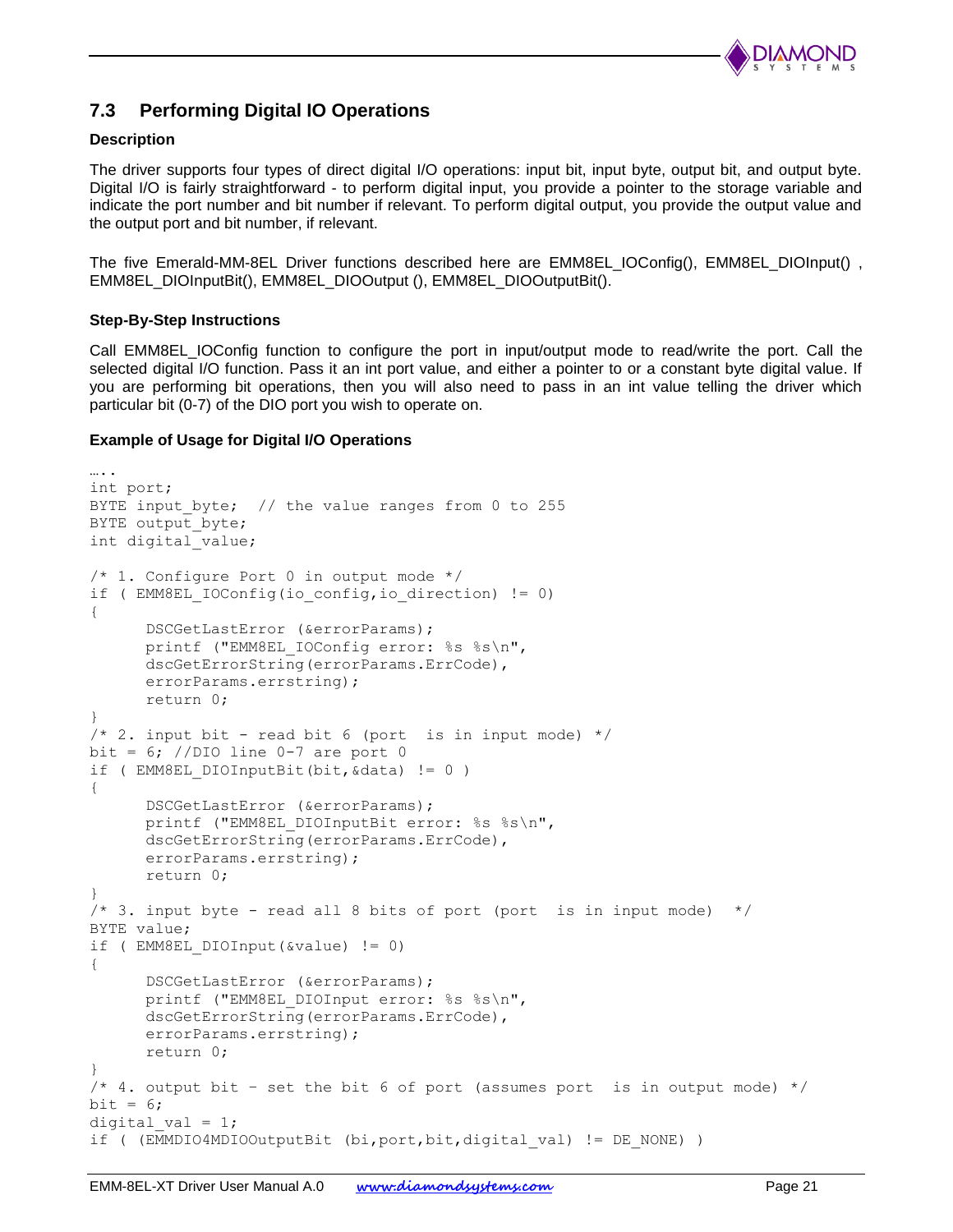

```
{
      dscGetLastError (&errorParams);
      printf ("EMMDIO4MDIOOutputBit error: %s %s\n", 
      dscGetErrorString(errorParams.ErrCode), errorParams.errstring );
      return 0;
}
/* 5. Output byte (assumes port is in output mode) */BYTE value = 0xFF;
if ( EMM8EL_DIOOutput(value) != 0)
{
      DSCGetLastError (&errorParams);
      printf ("EMM8EL DIOOutput error: %s %s\n",
      dscGetErrorString(errorParams.ErrCode), 
      errorParams.errstring);
      return 0;
}
```
# <span id="page-21-0"></span>**7.4 Performing A/D Sample**

#### **Description**

When you perform an A/D conversion, you are getting a digital reading of an analog voltage signal applied to one of the A/D board's analog input channels. The following Emerald-MM-8EL driver function is used for A/D conversion: [EMM8EL\\_ADConvert \(\).](#page-10-1)

#### **Step-By-Step Instructions**

Create [EMM8EL\\_ADConfig\(\)](#page-10-0) configures the Reference voltage and input mode(Single ended or Differential ended), then call [EMM8EL\\_ADConvert \(\)](#page-10-1) to configure the A/D settings as requested by the user, and It then takes a single A/D sample value of a single channel.

#### **Example of Usage for A/D Sample**

```
if ( EMM8EL_ADConfig(ADRef,Diff_channel) != 0)
{
      DSCGetLastError (&errorParams);
      printf ("EMM8EL ADConfig error: %s %s\n",
      dscGetErrorString(errorParams.ErrCode), errorParams.errstring );
       return 0;
}
if ( EMM8EL_ADConvert(channel,&ADSamples) != 0)
{
      DSCGetLastError (&errorParams);
      Printf ("EMM8EL ADConvert error: %s %s\n", dscGetErrorString
      (errorParams.ErrCode), errorParams.errstring);
       return 0;
}
```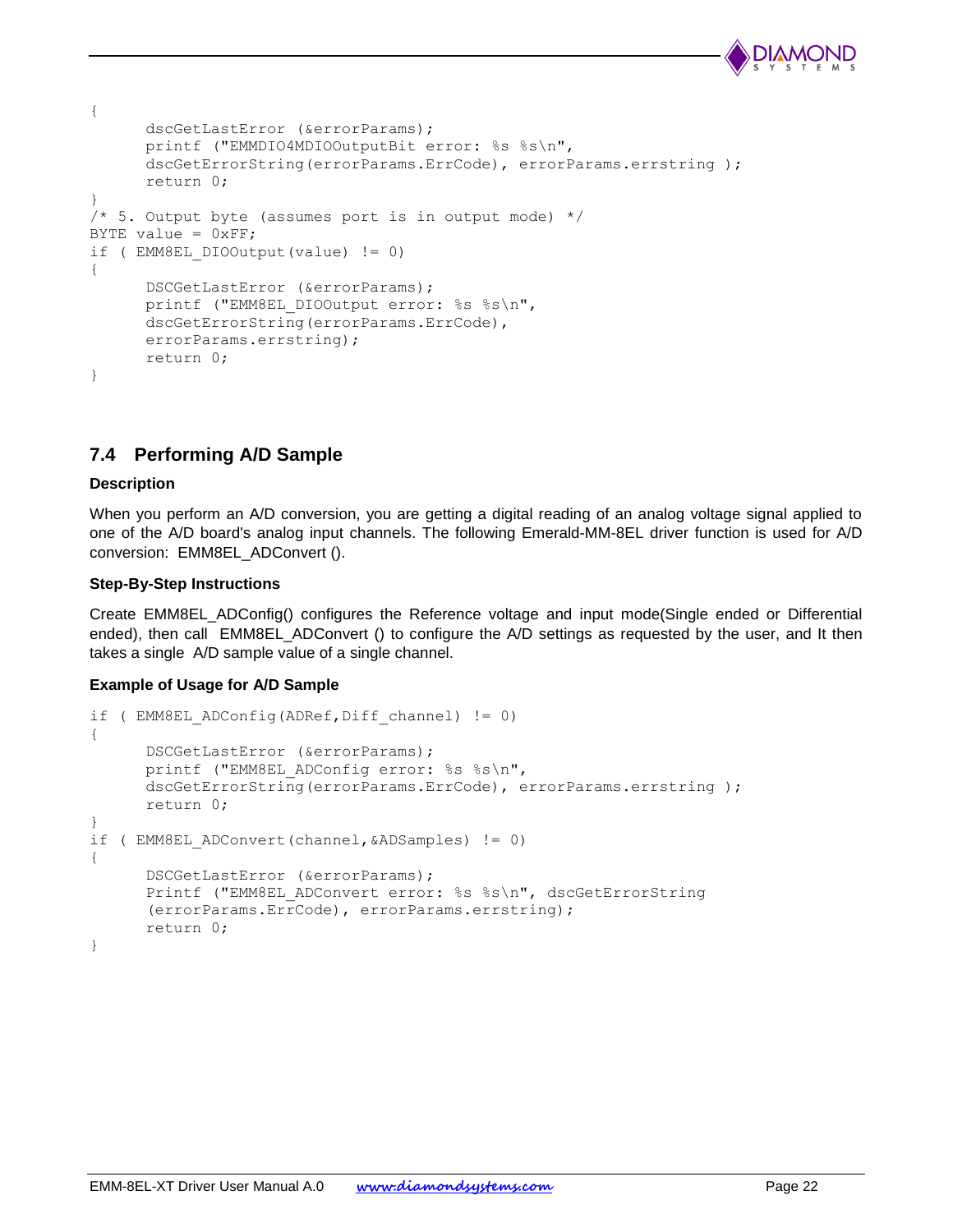

# <span id="page-22-0"></span>**8. INTERFACE CONNECTOR DETAILS**

This section describes the connectors on the Emerald-MM-8EL-XT module

## <span id="page-22-1"></span>**8.1 Serial Ports 1-8 (Port 1-8)**

The 4 or 8 serial ports are provided on miniature 10-pin headers with 1 port per header. Ports 1-4 are located on the right side of the board, and ports 5-8, if installed, are located on the left. The pin definition depends on the serial protocol selected. All ports have identical pinouts as shown below.

## **RS-232 Configuration:**

| ΝC  |   | 2 | NC.        |
|-----|---|---|------------|
| TXD |   |   | RTS        |
| RXD | 5 | 6 | <b>CTS</b> |
| NC. |   | ጸ | Iso Gnd    |

#### **RS-422 Configuration:**

| NC    |   |   | <b>NC</b> |
|-------|---|---|-----------|
| TX-   |   |   | TX+       |
| $RX+$ | 5 | 6 | RX-       |
| NC.   |   | 8 | Iso Gnd'  |

#### **RS-485 Configuration:**

| <b>NC</b> |   |   | NC.     |
|-----------|---|---|---------|
| Data-     |   |   | Data+   |
| <b>NC</b> | 5 | 6 | ΝC      |
| NC        |   | R | Iso Gnd |

Description: 2x4 2mm pitch through hole right angle locking pin header, standard

Part Number: JST S08B-PUDSS-1